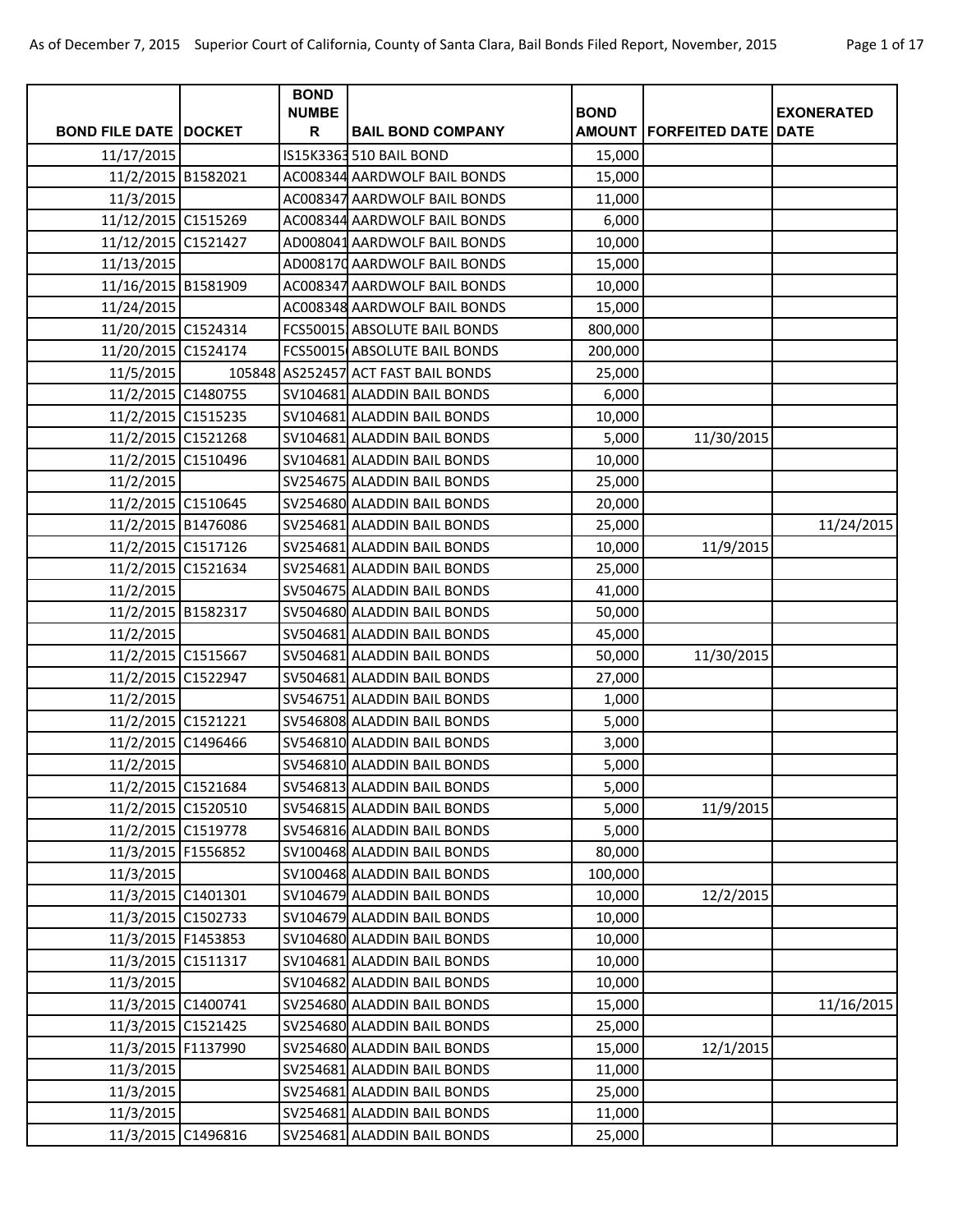| Page 2 of 17 |  |  |
|--------------|--|--|
|              |  |  |

|                                | <b>BOND</b>       |                             |             |                                       |                   |
|--------------------------------|-------------------|-----------------------------|-------------|---------------------------------------|-------------------|
| <b>BOND FILE DATE   DOCKET</b> | <b>NUMBE</b><br>R | <b>BAIL BOND COMPANY</b>    | <b>BOND</b> | <b>AMOUNT   FORFEITED DATE   DATE</b> | <b>EXONERATED</b> |
| 11/3/2015 C1366246             |                   | SV504640 ALADDIN BAIL BONDS | 50,000      |                                       |                   |
| 11/3/2015 C1516206             |                   | SV504675 ALADDIN BAIL BONDS | 25,000      |                                       |                   |
| 11/3/2015 B1579411             |                   | SV504680 ALADDIN BAIL BONDS | 30,000      |                                       |                   |
| 11/3/2015 C1518973             |                   | SV546805 ALADDIN BAIL BONDS | 3,000       | 12/2/2015                             |                   |
| 11/3/2015 CC829430             |                   | SV546805 ALADDIN BAIL BONDS | 3,000       | 12/2/2015                             |                   |
| 11/3/2015 C1521011             |                   | SV546805 ALADDIN BAIL BONDS | 5,000       |                                       |                   |
| 11/3/2015                      |                   | SV546812 ALADDIN BAIL BONDS | 5,000       |                                       |                   |
| 11/4/2015                      |                   | SV104682 ALADDIN BAIL BONDS | 10,000      |                                       |                   |
| 11/4/2015 C1514676             |                   | SV254682 ALADDIN BAIL BONDS | 15,000      | 12/3/2015                             |                   |
| 11/4/2015 C1523936             |                   | SV254682 ALADDIN BAIL BONDS | 18,000      |                                       |                   |
| 11/4/2015 C1520654             |                   | SV504681 ALADDIN BAIL BONDS | 50,000      |                                       |                   |
| 11/4/2015 C1523122             |                   | SV504682 ALADDIN BAIL BONDS | 50,000      |                                       |                   |
| 11/4/2015 C1518975             |                   | SV546819 ALADDIN BAIL BONDS | 5,000       |                                       |                   |
| 11/4/2015 C1519623             |                   | SV546819 ALADDIN BAIL BONDS | 5,000       |                                       |                   |
| 11/4/2015                      |                   | SV546824 ALADDIN BAIL BONDS | 5,000       |                                       |                   |
| 11/5/2015                      |                   | SV254682 ALADDIN BAIL BONDS | 25,000      |                                       |                   |
| 11/5/2015 C1236977             |                   | SV254682 ALADDIN BAIL BONDS | 15,000      |                                       |                   |
| 11/5/2015 F1557640             |                   | SV254682 ALADDIN BAIL BONDS | 11,000      |                                       | 11/9/2015         |
| 11/5/2015 F1452461             |                   | SV254682 ALADDIN BAIL BONDS | 15,000      |                                       |                   |
| 11/6/2015 C1522880             |                   | SV100468 ALADDIN BAIL BONDS | 85,000      |                                       |                   |
| 11/6/2015 B1580029             |                   | SV104679 ALADDIN BAIL BONDS | 10,000      |                                       |                   |
| 11/6/2015 B1581529             |                   | SV104681 ALADDIN BAIL BONDS | 7,500       |                                       |                   |
| 11/6/2015                      |                   | SV104682 ALADDIN BAIL BONDS | 10,000      |                                       |                   |
| 11/6/2015 B1474843             |                   | SV504681 ALADDIN BAIL BONDS | 35,000      |                                       |                   |
| 11/6/2015 B1476313             |                   | SV504682 ALADDIN BAIL BONDS | 30,000      |                                       | 12/3/2015         |
| 11/6/2015 B1581453             |                   | SV546819 ALADDIN BAIL BONDS | 5,000       |                                       |                   |
| 11/9/2015 F1557642             |                   | SV100468 ALADDIN BAIL BONDS | 70,000      |                                       |                   |
| 11/9/2015 F1554986             |                   | SV104677 ALADDIN BAIL BONDS | 10,000      | 12/1/2015                             |                   |
| 11/9/2015 C1515931             |                   | SV104682 ALADDIN BAIL BONDS | 7,000       | 12/1/2015                             |                   |
| 11/9/2015 F1557658             |                   | SV104683 ALADDIN BAIL BONDS | 10,000      |                                       |                   |
| 11/9/2015 C1495055             |                   | SV104683 ALADDIN BAIL BONDS | 10,000      |                                       |                   |
| 11/9/2015 F1557637             |                   | SV104683 ALADDIN BAIL BONDS | 10,000      |                                       |                   |
| 11/9/2015 C1520068             |                   | SV104683 ALADDIN BAIL BONDS | 8,000       |                                       |                   |
| 11/9/2015                      |                   | SV104683 ALADDIN BAIL BONDS | 10,000      |                                       |                   |
| 11/9/2015 F1557962             |                   | SV104683 ALADDIN BAIL BONDS | 10,000      |                                       |                   |
| 11/9/2015 C1400294             |                   | SV104683 ALADDIN BAIL BONDS | 7,500       |                                       |                   |
| 11/9/2015 C1516596             |                   | SV104684 ALADDIN BAIL BONDS | 10,000      |                                       |                   |
| 11/9/2015                      |                   | SV254683 ALADDIN BAIL BONDS | 15,000      |                                       |                   |
| 11/9/2015 C1473922             |                   | SV254683 ALADDIN BAIL BONDS | 20,000      |                                       | 11/16/2015        |
| 11/9/2015 C1518546             |                   | SV254683 ALADDIN BAIL BONDS | 15,000      |                                       |                   |
| 11/9/2015                      |                   | SV254683 ALADDIN BAIL BONDS | 25,000      |                                       |                   |
| 11/9/2015                      |                   | SV254683 ALADDIN BAIL BONDS | 15,000      |                                       |                   |
| 11/9/2015                      |                   | SV254683 ALADDIN BAIL BONDS | 20,000      |                                       |                   |
| 11/9/2015                      |                   | SV254683 ALADDIN BAIL BONDS | 21,000      |                                       |                   |
| 11/9/2015 C1486083             |                   | SV254684 ALADDIN BAIL BONDS | 20,000      |                                       |                   |
| 11/9/2015 F1349117             |                   | SV504681 ALADDIN BAIL BONDS | 50,000      |                                       |                   |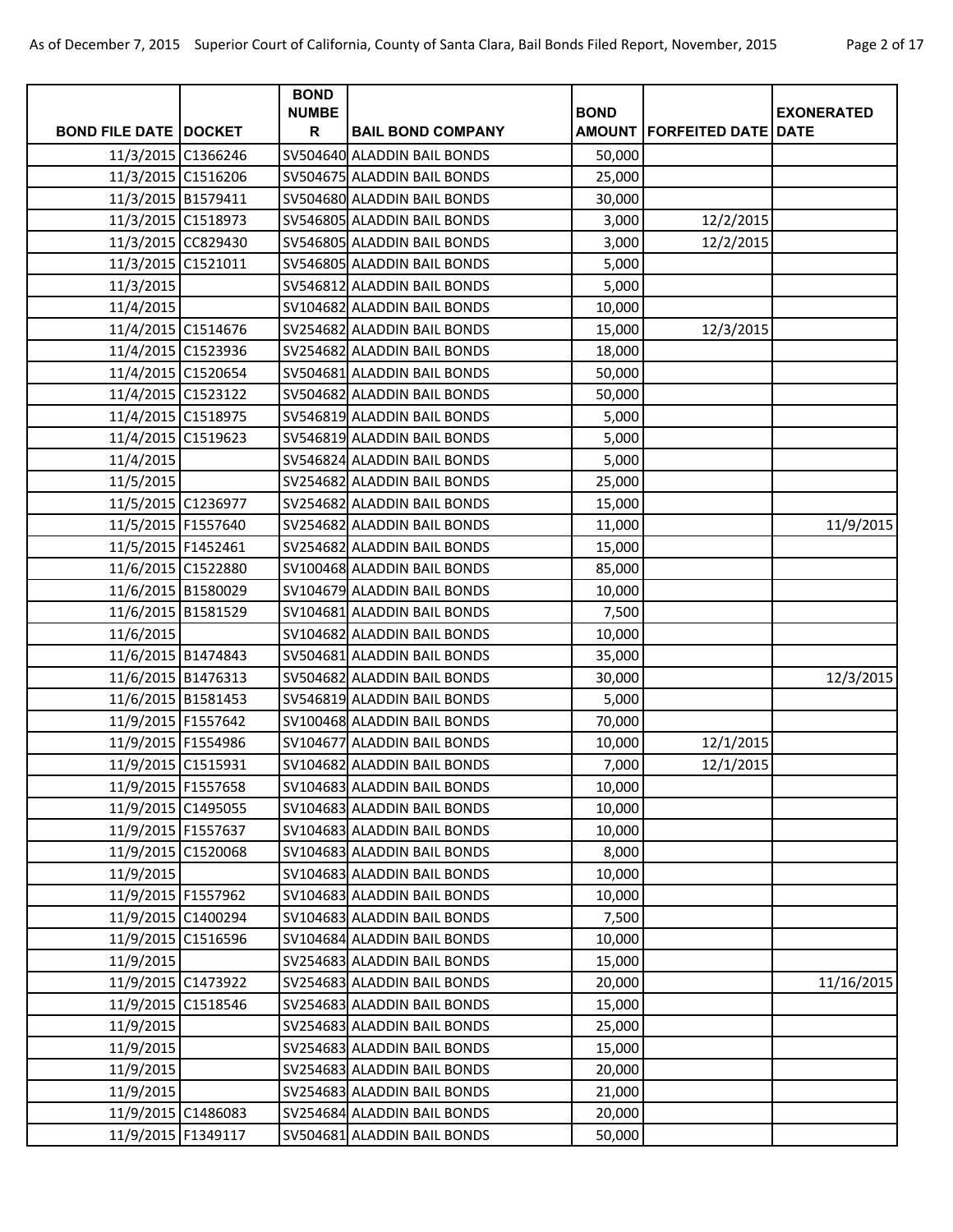| Page 3 of 17 |  |  |
|--------------|--|--|
|              |  |  |

|                              | <b>BOND</b>  |                             |             |                                       |                   |
|------------------------------|--------------|-----------------------------|-------------|---------------------------------------|-------------------|
|                              | <b>NUMBE</b> |                             | <b>BOND</b> |                                       | <b>EXONERATED</b> |
| <b>BOND FILE DATE DOCKET</b> | R            | <b>BAIL BOND COMPANY</b>    |             | <b>AMOUNT   FORFEITED DATE   DATE</b> |                   |
| 11/9/2015 F1451935           |              | SV504682 ALADDIN BAIL BONDS | 30,000      |                                       |                   |
| 11/9/2015 F1557283           |              | SV504683 ALADDIN BAIL BONDS | 25,000      |                                       |                   |
| 11/9/2015                    |              | SV504683 ALADDIN BAIL BONDS | 40,500      |                                       |                   |
| 11/9/2015                    |              | SV504683 ALADDIN BAIL BONDS | 50,000      |                                       |                   |
| 11/9/2015 C1519085           |              | SV504683 ALADDIN BAIL BONDS | 26,000      | 11/16/2015                            |                   |
| 11/9/2015 C1508711           |              | SV546599 ALADDIN BAIL BONDS | 5,000       |                                       |                   |
| 11/9/2015 C1516097           |              | SV546823 ALADDIN BAIL BONDS | 5,000       |                                       |                   |
| 11/9/2015 F1557368           |              | SV546830 ALADDIN BAIL BONDS | 5,000       |                                       |                   |
| 11/9/2015 C1519405           |              | SV546837 ALADDIN BAIL BONDS | 5,000       |                                       |                   |
| 11/9/2015                    |              | SV546838 ALADDIN BAIL BONDS | 1,000       |                                       |                   |
| 11/9/2015                    |              | SV546838 ALADDIN BAIL BONDS | 1,000       |                                       |                   |
| 11/9/2015 C1521373           |              | SV546839 ALADDIN BAIL BONDS | 5,000       | 11/16/2015                            |                   |
| 11/10/2015                   |              | SV104684 ALADDIN BAIL BONDS | 10,000      |                                       |                   |
| 11/10/2015                   |              | SV254684 ALADDIN BAIL BONDS | 25,000      |                                       |                   |
| 11/12/2015 C1496683          |              | SV100468 ALADDIN BAIL BONDS | 25,000      |                                       |                   |
| 11/12/2015 F1452410          |              | SV104683 ALADDIN BAIL BONDS | 10,000      |                                       |                   |
| 11/12/2015                   |              | SV104684 ALADDIN BAIL BONDS | 10,000      |                                       |                   |
| 11/12/2015 C1520841          |              | SV104684 ALADDIN BAIL BONDS | 10,000      |                                       |                   |
| 11/12/2015 C1516094          |              | SV104684 ALADDIN BAIL BONDS | 7,500       |                                       |                   |
| 11/12/2015 C1514976          |              | SV104684 ALADDIN BAIL BONDS | 10,000      |                                       |                   |
| 11/12/2015 C1518508          |              | SV254684 ALADDIN BAIL BONDS | 25,000      |                                       |                   |
| 11/12/2015 F1558002          |              | SV254685 ALADDIN BAIL BONDS | 25,000      |                                       |                   |
| 11/12/2015 C1518185          |              | SV504684 ALADDIN BAIL BONDS | 35,000      |                                       |                   |
| 11/12/2015 C1400938          |              | SV504684 ALADDIN BAIL BONDS | 40,000      |                                       |                   |
| 11/12/2015                   |              | SV504684 ALADDIN BAIL BONDS | 30,000      |                                       |                   |
| 11/12/2015 F1558003          |              | SV504684 ALADDIN BAIL BONDS | 25,000      |                                       |                   |
| 11/12/2015 C1523954          |              | SV504684 ALADDIN BAIL BONDS | 50,000      |                                       |                   |
| 11/12/2015                   |              | SV504684 ALADDIN BAIL BONDS | 10,000      |                                       |                   |
| 11/12/2015                   |              | SV504684 ALADDIN BAIL BONDS | 25,500      |                                       |                   |
| 11/12/2015 C1521938          |              | SV546841 ALADDIN BAIL BONDS | 5,000       |                                       |                   |
| 11/12/2015                   |              | SV546843 ALADDIN BAIL BONDS | 5,000       |                                       |                   |
| 11/13/2015 C1518608          |              | SV100468 ALADDIN BAIL BONDS | 75,000      |                                       |                   |
| 11/13/2015 C1523675          |              | SV100468 ALADDIN BAIL BONDS | 75,000      |                                       |                   |
| 11/13/2015 C1503387          |              | SV104664 ALADDIN BAIL BONDS | 5,000       |                                       |                   |
| 11/13/2015 C1518946          |              | SV104682 ALADDIN BAIL BONDS | 10,000      |                                       |                   |
| 11/13/2015 C1522117          |              | SV104683 ALADDIN BAIL BONDS | 10,000      |                                       |                   |
| 11/13/2015 C1521090          |              | SV104685 ALADDIN BAIL BONDS | 10,000      |                                       |                   |
| 11/13/2015 C1371193          |              | SV254682 ALADDIN BAIL BONDS | 15,000      |                                       |                   |
| 11/13/2015                   |              | SV254684 ALADDIN BAIL BONDS | 15,000      |                                       |                   |
| 11/13/2015                   |              | SV254684 ALADDIN BAIL BONDS | 18,000      |                                       |                   |
| 11/13/2015 C1515393          |              | SV254685 ALADDIN BAIL BONDS | 20,000      |                                       |                   |
| 11/13/2015 C1520510          |              | SV254685 ALADDIN BAIL BONDS | 15,000      |                                       |                   |
| 11/13/2015                   |              | SV504684 ALADDIN BAIL BONDS | 35,000      |                                       |                   |
| 11/13/2015 C1516292          |              | SV546833 ALADDIN BAIL BONDS | 5,000       |                                       |                   |
| 11/13/2015 C1521953          |              | SV546841 ALADDIN BAIL BONDS | 5,000       |                                       |                   |
| 11/13/2015 C1518093          |              | SV546848 ALADDIN BAIL BONDS | 5,000       |                                       |                   |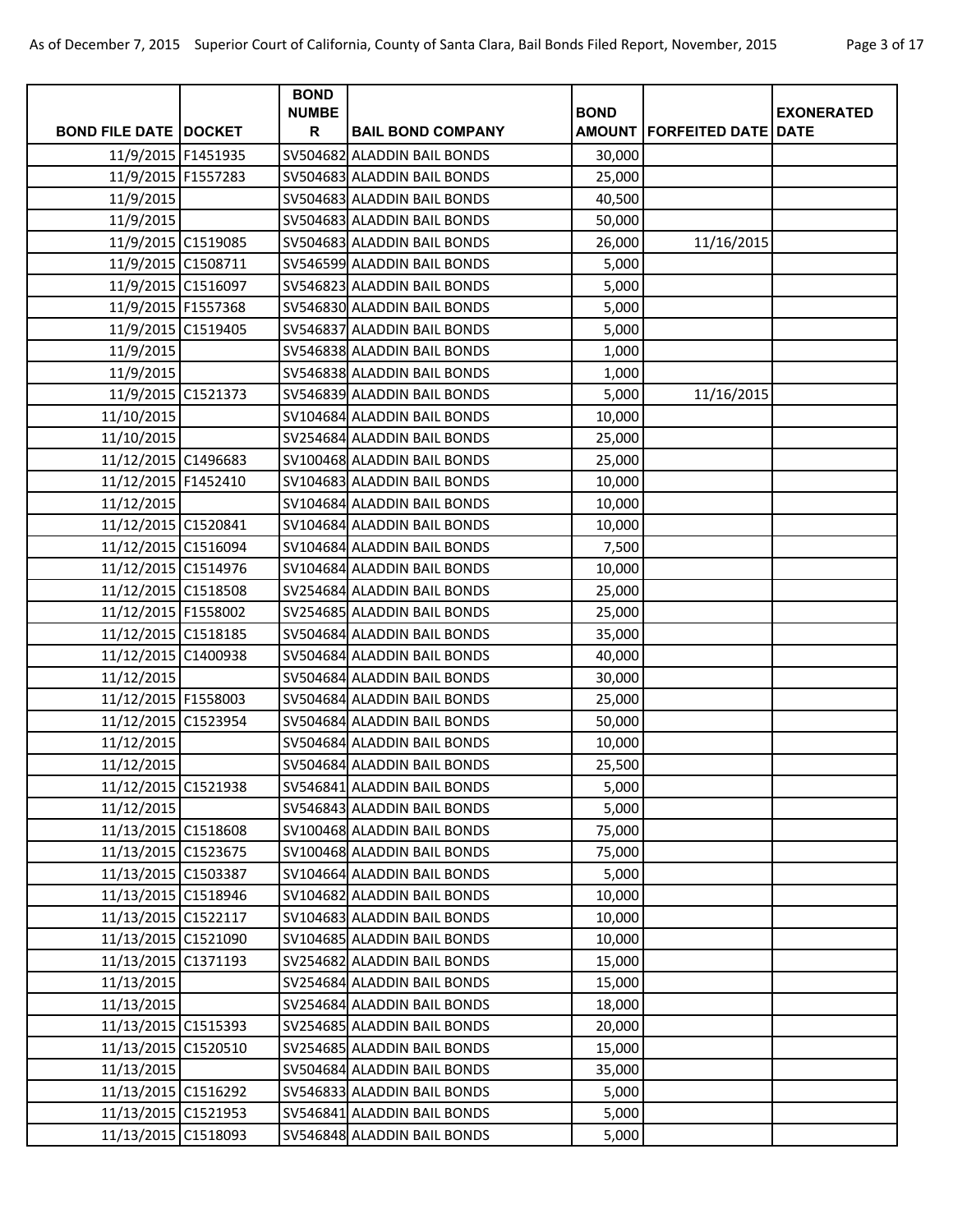| Page 4 of 17 |  |  |
|--------------|--|--|
|--------------|--|--|

| <b>EXONERATED</b><br><b>BOND FILE DATE DOCKET</b><br>R<br><b>BAIL BOND COMPANY</b><br>AMOUNT   FORFEITED DATE   DATE<br>11/13/2015 C1520263<br>SV546850 ALADDIN BAIL BONDS<br>5,000<br>11/13/2015 C1517126<br>SV546850 ALADDIN BAIL BONDS<br>5,000<br>11/23/2015<br>11/16/2015 B1578045<br>B1578045 ALADDIN BAIL BONDS<br>25,000<br>11/16/2015 C1519806<br>SV100468 ALADDIN BAIL BONDS<br>60,000<br>11/18/2015<br>11/16/2015 C1524191<br>SV100468 ALADDIN BAIL BONDS<br>85,000<br>11/16/2015<br>SV100468 ALADDIN BAIL BONDS<br>61,000<br>11/16/2015<br>SV104682 ALADDIN BAIL BONDS<br>10,000<br>11/16/2015<br>SV104682 ALADDIN BAIL BONDS<br>10,000<br>11/16/2015 C1475960<br>SV104683 ALADDIN BAIL BONDS<br>10,000<br>11/16/2015 C1480323<br>SV104683 ALADDIN BAIL BONDS<br>10,000<br>11/16/2015 B1583090<br>SV104684 ALADDIN BAIL BONDS<br>10,000<br>11/16/2015 C1523056<br>SV104685 ALADDIN BAIL BONDS<br>10,000<br>11/16/2015 C1513828<br>SV104685 ALADDIN BAIL BONDS<br>10,000<br>11/16/2015<br>SV104685 ALADDIN BAIL BONDS<br>10,000<br>11/16/2015 C1522199<br>SV104685 ALADDIN BAIL BONDS<br>10,000<br>11/16/2015<br>SV104685 ALADDIN BAIL BONDS<br>10,000<br>11/16/2015 C1524196<br>SV104685 ALADDIN BAIL BONDS<br>10,000<br>11/17/2015<br>11/16/2015 C1520009<br>SV104685 ALADDIN BAIL BONDS<br>10,000<br>11/16/2015<br>SV104685 ALADDIN BAIL BONDS<br>10,000<br>11/16/2015 C1520233<br>SV104685 ALADDIN BAIL BONDS<br>6,000<br>11/16/2015<br>SV150468 ALADDIN BAIL BONDS<br>110,000<br>11/16/2015 B1579407<br>SV254683 ALADDIN BAIL BONDS<br>25,000<br>11/16/2015 B1368840<br>SV254683 ALADDIN BAIL BONDS<br>25,000<br>11/16/2015 C1244357<br>SV254683 ALADDIN BAIL BONDS<br>6,000<br>11/16/2015 C1521756<br>SV254685 ALADDIN BAIL BONDS<br>21,000<br>11/16/2015<br>SV254685 ALADDIN BAIL BONDS<br>20,000<br>11/16/2015 C1505087<br>SV254685 ALADDIN BAIL BONDS<br>20,000<br>11/16/2015 C1511997<br>SV254685 ALADDIN BAIL BONDS<br>25,000<br>11/16/2015<br>SV254685 ALADDIN BAIL BONDS<br>15,000<br>11/16/2015 C1512976<br>SV254685 ALADDIN BAIL BONDS<br>15,000<br>11/16/2015 C1522748<br>SV254685 ALADDIN BAIL BONDS<br>15,000<br>11/16/2015 B1580984<br>SV504683 ALADDIN BAIL BONDS<br>50,000<br>11/16/2015 C1518557<br>SV504685 ALADDIN BAIL BONDS<br>40,000<br>11/16/2015<br>SV504685 ALADDIN BAIL BONDS<br>25,000<br>11/16/2015<br>SV546736 ALADDIN BAIL BONDS<br>5,000<br>11/16/2015 C1505760<br>SV546778 ALADDIN BAIL BONDS<br>5,000 |            | <b>BOND</b>  |             |  |
|--------------------------------------------------------------------------------------------------------------------------------------------------------------------------------------------------------------------------------------------------------------------------------------------------------------------------------------------------------------------------------------------------------------------------------------------------------------------------------------------------------------------------------------------------------------------------------------------------------------------------------------------------------------------------------------------------------------------------------------------------------------------------------------------------------------------------------------------------------------------------------------------------------------------------------------------------------------------------------------------------------------------------------------------------------------------------------------------------------------------------------------------------------------------------------------------------------------------------------------------------------------------------------------------------------------------------------------------------------------------------------------------------------------------------------------------------------------------------------------------------------------------------------------------------------------------------------------------------------------------------------------------------------------------------------------------------------------------------------------------------------------------------------------------------------------------------------------------------------------------------------------------------------------------------------------------------------------------------------------------------------------------------------------------------------------------------------------------------------------------------------------------------------------------------------------------------------------------------------------------------------------------------------------------------------------------------------------------------------------------------------------------------------------------------------------------------------|------------|--------------|-------------|--|
|                                                                                                                                                                                                                                                                                                                                                                                                                                                                                                                                                                                                                                                                                                                                                                                                                                                                                                                                                                                                                                                                                                                                                                                                                                                                                                                                                                                                                                                                                                                                                                                                                                                                                                                                                                                                                                                                                                                                                                                                                                                                                                                                                                                                                                                                                                                                                                                                                                                        |            | <b>NUMBE</b> | <b>BOND</b> |  |
|                                                                                                                                                                                                                                                                                                                                                                                                                                                                                                                                                                                                                                                                                                                                                                                                                                                                                                                                                                                                                                                                                                                                                                                                                                                                                                                                                                                                                                                                                                                                                                                                                                                                                                                                                                                                                                                                                                                                                                                                                                                                                                                                                                                                                                                                                                                                                                                                                                                        |            |              |             |  |
|                                                                                                                                                                                                                                                                                                                                                                                                                                                                                                                                                                                                                                                                                                                                                                                                                                                                                                                                                                                                                                                                                                                                                                                                                                                                                                                                                                                                                                                                                                                                                                                                                                                                                                                                                                                                                                                                                                                                                                                                                                                                                                                                                                                                                                                                                                                                                                                                                                                        |            |              |             |  |
|                                                                                                                                                                                                                                                                                                                                                                                                                                                                                                                                                                                                                                                                                                                                                                                                                                                                                                                                                                                                                                                                                                                                                                                                                                                                                                                                                                                                                                                                                                                                                                                                                                                                                                                                                                                                                                                                                                                                                                                                                                                                                                                                                                                                                                                                                                                                                                                                                                                        |            |              |             |  |
|                                                                                                                                                                                                                                                                                                                                                                                                                                                                                                                                                                                                                                                                                                                                                                                                                                                                                                                                                                                                                                                                                                                                                                                                                                                                                                                                                                                                                                                                                                                                                                                                                                                                                                                                                                                                                                                                                                                                                                                                                                                                                                                                                                                                                                                                                                                                                                                                                                                        |            |              |             |  |
|                                                                                                                                                                                                                                                                                                                                                                                                                                                                                                                                                                                                                                                                                                                                                                                                                                                                                                                                                                                                                                                                                                                                                                                                                                                                                                                                                                                                                                                                                                                                                                                                                                                                                                                                                                                                                                                                                                                                                                                                                                                                                                                                                                                                                                                                                                                                                                                                                                                        |            |              |             |  |
|                                                                                                                                                                                                                                                                                                                                                                                                                                                                                                                                                                                                                                                                                                                                                                                                                                                                                                                                                                                                                                                                                                                                                                                                                                                                                                                                                                                                                                                                                                                                                                                                                                                                                                                                                                                                                                                                                                                                                                                                                                                                                                                                                                                                                                                                                                                                                                                                                                                        |            |              |             |  |
|                                                                                                                                                                                                                                                                                                                                                                                                                                                                                                                                                                                                                                                                                                                                                                                                                                                                                                                                                                                                                                                                                                                                                                                                                                                                                                                                                                                                                                                                                                                                                                                                                                                                                                                                                                                                                                                                                                                                                                                                                                                                                                                                                                                                                                                                                                                                                                                                                                                        |            |              |             |  |
|                                                                                                                                                                                                                                                                                                                                                                                                                                                                                                                                                                                                                                                                                                                                                                                                                                                                                                                                                                                                                                                                                                                                                                                                                                                                                                                                                                                                                                                                                                                                                                                                                                                                                                                                                                                                                                                                                                                                                                                                                                                                                                                                                                                                                                                                                                                                                                                                                                                        |            |              |             |  |
|                                                                                                                                                                                                                                                                                                                                                                                                                                                                                                                                                                                                                                                                                                                                                                                                                                                                                                                                                                                                                                                                                                                                                                                                                                                                                                                                                                                                                                                                                                                                                                                                                                                                                                                                                                                                                                                                                                                                                                                                                                                                                                                                                                                                                                                                                                                                                                                                                                                        |            |              |             |  |
|                                                                                                                                                                                                                                                                                                                                                                                                                                                                                                                                                                                                                                                                                                                                                                                                                                                                                                                                                                                                                                                                                                                                                                                                                                                                                                                                                                                                                                                                                                                                                                                                                                                                                                                                                                                                                                                                                                                                                                                                                                                                                                                                                                                                                                                                                                                                                                                                                                                        |            |              |             |  |
|                                                                                                                                                                                                                                                                                                                                                                                                                                                                                                                                                                                                                                                                                                                                                                                                                                                                                                                                                                                                                                                                                                                                                                                                                                                                                                                                                                                                                                                                                                                                                                                                                                                                                                                                                                                                                                                                                                                                                                                                                                                                                                                                                                                                                                                                                                                                                                                                                                                        |            |              |             |  |
|                                                                                                                                                                                                                                                                                                                                                                                                                                                                                                                                                                                                                                                                                                                                                                                                                                                                                                                                                                                                                                                                                                                                                                                                                                                                                                                                                                                                                                                                                                                                                                                                                                                                                                                                                                                                                                                                                                                                                                                                                                                                                                                                                                                                                                                                                                                                                                                                                                                        |            |              |             |  |
|                                                                                                                                                                                                                                                                                                                                                                                                                                                                                                                                                                                                                                                                                                                                                                                                                                                                                                                                                                                                                                                                                                                                                                                                                                                                                                                                                                                                                                                                                                                                                                                                                                                                                                                                                                                                                                                                                                                                                                                                                                                                                                                                                                                                                                                                                                                                                                                                                                                        |            |              |             |  |
|                                                                                                                                                                                                                                                                                                                                                                                                                                                                                                                                                                                                                                                                                                                                                                                                                                                                                                                                                                                                                                                                                                                                                                                                                                                                                                                                                                                                                                                                                                                                                                                                                                                                                                                                                                                                                                                                                                                                                                                                                                                                                                                                                                                                                                                                                                                                                                                                                                                        |            |              |             |  |
|                                                                                                                                                                                                                                                                                                                                                                                                                                                                                                                                                                                                                                                                                                                                                                                                                                                                                                                                                                                                                                                                                                                                                                                                                                                                                                                                                                                                                                                                                                                                                                                                                                                                                                                                                                                                                                                                                                                                                                                                                                                                                                                                                                                                                                                                                                                                                                                                                                                        |            |              |             |  |
|                                                                                                                                                                                                                                                                                                                                                                                                                                                                                                                                                                                                                                                                                                                                                                                                                                                                                                                                                                                                                                                                                                                                                                                                                                                                                                                                                                                                                                                                                                                                                                                                                                                                                                                                                                                                                                                                                                                                                                                                                                                                                                                                                                                                                                                                                                                                                                                                                                                        |            |              |             |  |
|                                                                                                                                                                                                                                                                                                                                                                                                                                                                                                                                                                                                                                                                                                                                                                                                                                                                                                                                                                                                                                                                                                                                                                                                                                                                                                                                                                                                                                                                                                                                                                                                                                                                                                                                                                                                                                                                                                                                                                                                                                                                                                                                                                                                                                                                                                                                                                                                                                                        |            |              |             |  |
|                                                                                                                                                                                                                                                                                                                                                                                                                                                                                                                                                                                                                                                                                                                                                                                                                                                                                                                                                                                                                                                                                                                                                                                                                                                                                                                                                                                                                                                                                                                                                                                                                                                                                                                                                                                                                                                                                                                                                                                                                                                                                                                                                                                                                                                                                                                                                                                                                                                        |            |              |             |  |
|                                                                                                                                                                                                                                                                                                                                                                                                                                                                                                                                                                                                                                                                                                                                                                                                                                                                                                                                                                                                                                                                                                                                                                                                                                                                                                                                                                                                                                                                                                                                                                                                                                                                                                                                                                                                                                                                                                                                                                                                                                                                                                                                                                                                                                                                                                                                                                                                                                                        |            |              |             |  |
|                                                                                                                                                                                                                                                                                                                                                                                                                                                                                                                                                                                                                                                                                                                                                                                                                                                                                                                                                                                                                                                                                                                                                                                                                                                                                                                                                                                                                                                                                                                                                                                                                                                                                                                                                                                                                                                                                                                                                                                                                                                                                                                                                                                                                                                                                                                                                                                                                                                        |            |              |             |  |
|                                                                                                                                                                                                                                                                                                                                                                                                                                                                                                                                                                                                                                                                                                                                                                                                                                                                                                                                                                                                                                                                                                                                                                                                                                                                                                                                                                                                                                                                                                                                                                                                                                                                                                                                                                                                                                                                                                                                                                                                                                                                                                                                                                                                                                                                                                                                                                                                                                                        |            |              |             |  |
|                                                                                                                                                                                                                                                                                                                                                                                                                                                                                                                                                                                                                                                                                                                                                                                                                                                                                                                                                                                                                                                                                                                                                                                                                                                                                                                                                                                                                                                                                                                                                                                                                                                                                                                                                                                                                                                                                                                                                                                                                                                                                                                                                                                                                                                                                                                                                                                                                                                        |            |              |             |  |
|                                                                                                                                                                                                                                                                                                                                                                                                                                                                                                                                                                                                                                                                                                                                                                                                                                                                                                                                                                                                                                                                                                                                                                                                                                                                                                                                                                                                                                                                                                                                                                                                                                                                                                                                                                                                                                                                                                                                                                                                                                                                                                                                                                                                                                                                                                                                                                                                                                                        |            |              |             |  |
|                                                                                                                                                                                                                                                                                                                                                                                                                                                                                                                                                                                                                                                                                                                                                                                                                                                                                                                                                                                                                                                                                                                                                                                                                                                                                                                                                                                                                                                                                                                                                                                                                                                                                                                                                                                                                                                                                                                                                                                                                                                                                                                                                                                                                                                                                                                                                                                                                                                        |            |              |             |  |
|                                                                                                                                                                                                                                                                                                                                                                                                                                                                                                                                                                                                                                                                                                                                                                                                                                                                                                                                                                                                                                                                                                                                                                                                                                                                                                                                                                                                                                                                                                                                                                                                                                                                                                                                                                                                                                                                                                                                                                                                                                                                                                                                                                                                                                                                                                                                                                                                                                                        |            |              |             |  |
|                                                                                                                                                                                                                                                                                                                                                                                                                                                                                                                                                                                                                                                                                                                                                                                                                                                                                                                                                                                                                                                                                                                                                                                                                                                                                                                                                                                                                                                                                                                                                                                                                                                                                                                                                                                                                                                                                                                                                                                                                                                                                                                                                                                                                                                                                                                                                                                                                                                        |            |              |             |  |
|                                                                                                                                                                                                                                                                                                                                                                                                                                                                                                                                                                                                                                                                                                                                                                                                                                                                                                                                                                                                                                                                                                                                                                                                                                                                                                                                                                                                                                                                                                                                                                                                                                                                                                                                                                                                                                                                                                                                                                                                                                                                                                                                                                                                                                                                                                                                                                                                                                                        |            |              |             |  |
|                                                                                                                                                                                                                                                                                                                                                                                                                                                                                                                                                                                                                                                                                                                                                                                                                                                                                                                                                                                                                                                                                                                                                                                                                                                                                                                                                                                                                                                                                                                                                                                                                                                                                                                                                                                                                                                                                                                                                                                                                                                                                                                                                                                                                                                                                                                                                                                                                                                        |            |              |             |  |
|                                                                                                                                                                                                                                                                                                                                                                                                                                                                                                                                                                                                                                                                                                                                                                                                                                                                                                                                                                                                                                                                                                                                                                                                                                                                                                                                                                                                                                                                                                                                                                                                                                                                                                                                                                                                                                                                                                                                                                                                                                                                                                                                                                                                                                                                                                                                                                                                                                                        |            |              |             |  |
|                                                                                                                                                                                                                                                                                                                                                                                                                                                                                                                                                                                                                                                                                                                                                                                                                                                                                                                                                                                                                                                                                                                                                                                                                                                                                                                                                                                                                                                                                                                                                                                                                                                                                                                                                                                                                                                                                                                                                                                                                                                                                                                                                                                                                                                                                                                                                                                                                                                        |            |              |             |  |
|                                                                                                                                                                                                                                                                                                                                                                                                                                                                                                                                                                                                                                                                                                                                                                                                                                                                                                                                                                                                                                                                                                                                                                                                                                                                                                                                                                                                                                                                                                                                                                                                                                                                                                                                                                                                                                                                                                                                                                                                                                                                                                                                                                                                                                                                                                                                                                                                                                                        |            |              |             |  |
|                                                                                                                                                                                                                                                                                                                                                                                                                                                                                                                                                                                                                                                                                                                                                                                                                                                                                                                                                                                                                                                                                                                                                                                                                                                                                                                                                                                                                                                                                                                                                                                                                                                                                                                                                                                                                                                                                                                                                                                                                                                                                                                                                                                                                                                                                                                                                                                                                                                        |            |              |             |  |
|                                                                                                                                                                                                                                                                                                                                                                                                                                                                                                                                                                                                                                                                                                                                                                                                                                                                                                                                                                                                                                                                                                                                                                                                                                                                                                                                                                                                                                                                                                                                                                                                                                                                                                                                                                                                                                                                                                                                                                                                                                                                                                                                                                                                                                                                                                                                                                                                                                                        |            |              |             |  |
|                                                                                                                                                                                                                                                                                                                                                                                                                                                                                                                                                                                                                                                                                                                                                                                                                                                                                                                                                                                                                                                                                                                                                                                                                                                                                                                                                                                                                                                                                                                                                                                                                                                                                                                                                                                                                                                                                                                                                                                                                                                                                                                                                                                                                                                                                                                                                                                                                                                        |            |              |             |  |
|                                                                                                                                                                                                                                                                                                                                                                                                                                                                                                                                                                                                                                                                                                                                                                                                                                                                                                                                                                                                                                                                                                                                                                                                                                                                                                                                                                                                                                                                                                                                                                                                                                                                                                                                                                                                                                                                                                                                                                                                                                                                                                                                                                                                                                                                                                                                                                                                                                                        |            |              |             |  |
|                                                                                                                                                                                                                                                                                                                                                                                                                                                                                                                                                                                                                                                                                                                                                                                                                                                                                                                                                                                                                                                                                                                                                                                                                                                                                                                                                                                                                                                                                                                                                                                                                                                                                                                                                                                                                                                                                                                                                                                                                                                                                                                                                                                                                                                                                                                                                                                                                                                        |            |              |             |  |
|                                                                                                                                                                                                                                                                                                                                                                                                                                                                                                                                                                                                                                                                                                                                                                                                                                                                                                                                                                                                                                                                                                                                                                                                                                                                                                                                                                                                                                                                                                                                                                                                                                                                                                                                                                                                                                                                                                                                                                                                                                                                                                                                                                                                                                                                                                                                                                                                                                                        |            |              |             |  |
| SV546840 ALADDIN BAIL BONDS                                                                                                                                                                                                                                                                                                                                                                                                                                                                                                                                                                                                                                                                                                                                                                                                                                                                                                                                                                                                                                                                                                                                                                                                                                                                                                                                                                                                                                                                                                                                                                                                                                                                                                                                                                                                                                                                                                                                                                                                                                                                                                                                                                                                                                                                                                                                                                                                                            | 11/16/2015 |              | 1,000       |  |
| 11/16/2015 B1582950<br>SV546849 ALADDIN BAIL BONDS<br>5,000                                                                                                                                                                                                                                                                                                                                                                                                                                                                                                                                                                                                                                                                                                                                                                                                                                                                                                                                                                                                                                                                                                                                                                                                                                                                                                                                                                                                                                                                                                                                                                                                                                                                                                                                                                                                                                                                                                                                                                                                                                                                                                                                                                                                                                                                                                                                                                                            |            |              |             |  |
| 11/16/2015<br>SV546851 ALADDIN BAIL BONDS<br>5,000                                                                                                                                                                                                                                                                                                                                                                                                                                                                                                                                                                                                                                                                                                                                                                                                                                                                                                                                                                                                                                                                                                                                                                                                                                                                                                                                                                                                                                                                                                                                                                                                                                                                                                                                                                                                                                                                                                                                                                                                                                                                                                                                                                                                                                                                                                                                                                                                     |            |              |             |  |
| 11/16/2015 C1520290<br>SV546855 ALADDIN BAIL BONDS<br>5,000                                                                                                                                                                                                                                                                                                                                                                                                                                                                                                                                                                                                                                                                                                                                                                                                                                                                                                                                                                                                                                                                                                                                                                                                                                                                                                                                                                                                                                                                                                                                                                                                                                                                                                                                                                                                                                                                                                                                                                                                                                                                                                                                                                                                                                                                                                                                                                                            |            |              |             |  |
| 11/16/2015 C1521753<br>SV546855 ALADDIN BAIL BONDS<br>5,000                                                                                                                                                                                                                                                                                                                                                                                                                                                                                                                                                                                                                                                                                                                                                                                                                                                                                                                                                                                                                                                                                                                                                                                                                                                                                                                                                                                                                                                                                                                                                                                                                                                                                                                                                                                                                                                                                                                                                                                                                                                                                                                                                                                                                                                                                                                                                                                            |            |              |             |  |
| 11/16/2015<br>SV546858 ALADDIN BAIL BONDS<br>5,000                                                                                                                                                                                                                                                                                                                                                                                                                                                                                                                                                                                                                                                                                                                                                                                                                                                                                                                                                                                                                                                                                                                                                                                                                                                                                                                                                                                                                                                                                                                                                                                                                                                                                                                                                                                                                                                                                                                                                                                                                                                                                                                                                                                                                                                                                                                                                                                                     |            |              |             |  |
| 11/17/2015 B1582252<br>SV104684 ALADDIN BAIL BONDS<br>10,000                                                                                                                                                                                                                                                                                                                                                                                                                                                                                                                                                                                                                                                                                                                                                                                                                                                                                                                                                                                                                                                                                                                                                                                                                                                                                                                                                                                                                                                                                                                                                                                                                                                                                                                                                                                                                                                                                                                                                                                                                                                                                                                                                                                                                                                                                                                                                                                           |            |              |             |  |
| 11/17/2015 F1449623<br>SV104685 ALADDIN BAIL BONDS<br>6,000                                                                                                                                                                                                                                                                                                                                                                                                                                                                                                                                                                                                                                                                                                                                                                                                                                                                                                                                                                                                                                                                                                                                                                                                                                                                                                                                                                                                                                                                                                                                                                                                                                                                                                                                                                                                                                                                                                                                                                                                                                                                                                                                                                                                                                                                                                                                                                                            |            |              |             |  |
| 11/17/2015 BB834406<br>SV254681 ALADDIN BAIL BONDS<br>20,000                                                                                                                                                                                                                                                                                                                                                                                                                                                                                                                                                                                                                                                                                                                                                                                                                                                                                                                                                                                                                                                                                                                                                                                                                                                                                                                                                                                                                                                                                                                                                                                                                                                                                                                                                                                                                                                                                                                                                                                                                                                                                                                                                                                                                                                                                                                                                                                           |            |              |             |  |
| 11/17/2015 B1263461<br>SV254683 ALADDIN BAIL BONDS<br>25,000                                                                                                                                                                                                                                                                                                                                                                                                                                                                                                                                                                                                                                                                                                                                                                                                                                                                                                                                                                                                                                                                                                                                                                                                                                                                                                                                                                                                                                                                                                                                                                                                                                                                                                                                                                                                                                                                                                                                                                                                                                                                                                                                                                                                                                                                                                                                                                                           |            |              |             |  |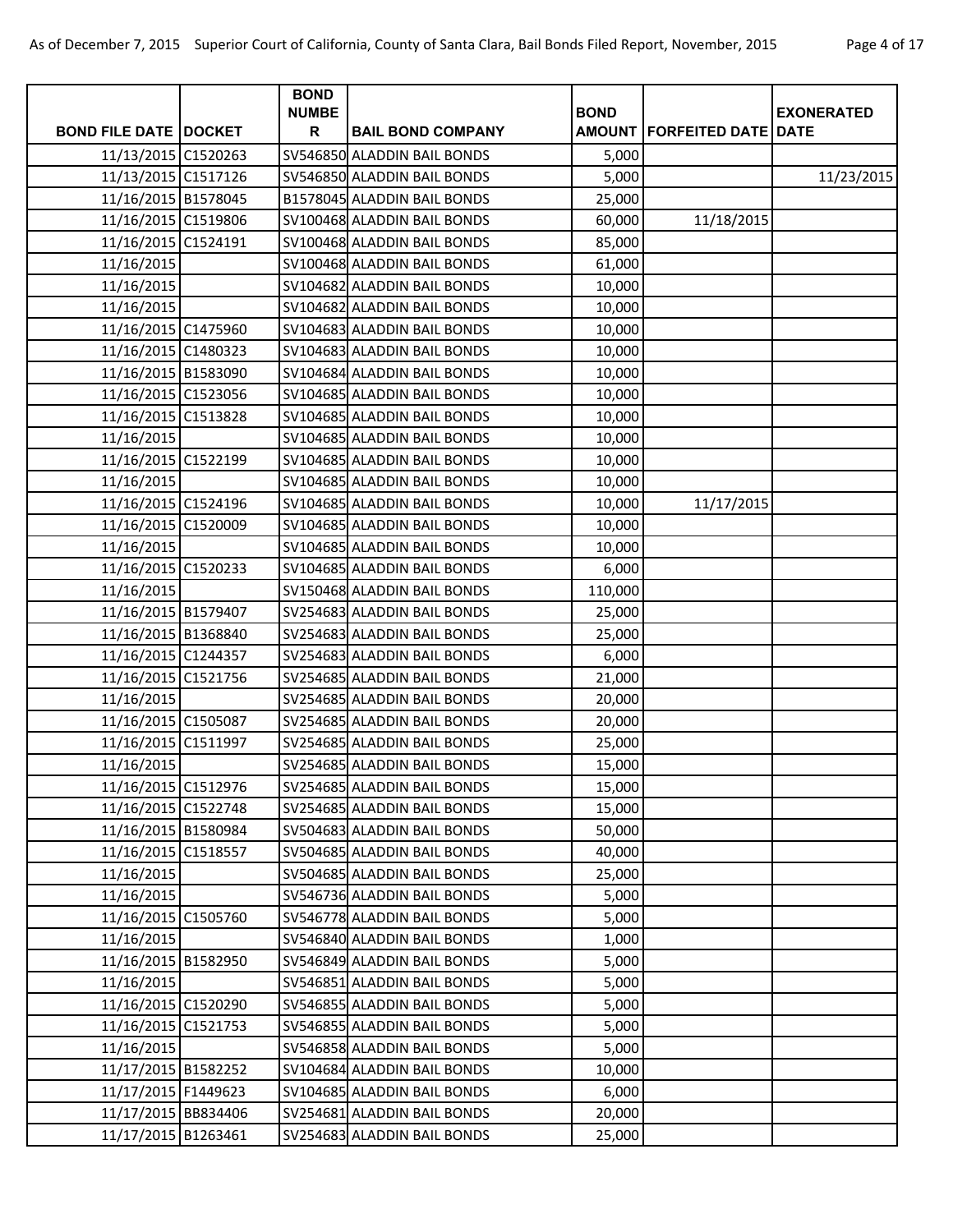| Page 5 of 17 |  |  |
|--------------|--|--|
|--------------|--|--|

| <b>BOND FILE DATE DOCKET</b><br>R<br><b>AMOUNT   FORFEITED DATE   DATE</b><br><b>BAIL BOND COMPANY</b><br>11/17/2015<br>SV254685 ALADDIN BAIL BONDS<br>15,000<br>11/17/2015 B1578495<br>SV546837 ALADDIN BAIL BONDS<br>5,000<br>11/17/2015 F1554940<br>SV546842 ALADDIN BAIL BONDS<br>5,000<br>11/17/2015 F1557198<br>SV546850 ALADDIN BAIL BONDS<br>5,000<br>11/17/2015<br>SV546861 ALADDIN BAIL BONDS<br>1,000<br>11/18/2015 C1499027<br>SV100468 ALADDIN BAIL BONDS<br>100,000<br>11/18/2015<br>SV100468 ALADDIN BAIL BONDS<br>75,000<br>11/18/2015 C1513821<br>SV104686 ALADDIN BAIL BONDS<br>10,000<br>11/18/2015 C1521762<br>SV254686 ALADDIN BAIL BONDS<br>25,000<br>11/18/2015 C1474214<br>SV254686 ALADDIN BAIL BONDS<br>15,000<br>11/18/2015<br>SV254686 ALADDIN BAIL BONDS<br>11,000<br>11/18/2015 C1502703<br>SV504686 ALADDIN BAIL BONDS<br>50,000<br>11/18/2015 F1556226<br>SV546861 ALADDIN BAIL BONDS<br>5,000<br>11/18/2015 C1515877<br>SV546863 ALADDIN BAIL BONDS<br>5,000<br>11/18/2015 C1401151<br>SV546863 ALADDIN BAIL BONDS<br>5,000<br>11/18/2015 C1515092<br>SV546863 ALADDIN BAIL BONDS<br>1,000<br>11/19/2015 C1522279<br>SV100468 ALADDIN BAIL BONDS<br>75,000<br>11/19/2015 C1524687<br>SV100468 ALADDIN BAIL BONDS<br>72,000<br>11/19/2015<br>SV100468 ALADDIN BAIL BONDS<br>52,000<br>11/19/2015<br>SV104685 ALADDIN BAIL BONDS<br>10,000<br>11/19/2015 C1513031<br>SV104686 ALADDIN BAIL BONDS<br>10,000<br>11/19/2015 B1583219<br>SV254685 ALADDIN BAIL BONDS<br>25,000<br>11/19/2015<br>SV254685 ALADDIN BAIL BONDS<br>16,000<br>11/19/2015 C1524413<br>SV254686 ALADDIN BAIL BONDS<br>25,000<br>11/19/2015<br>SV254686 ALADDIN BAIL BONDS<br>16,000<br>11/19/2015 C1497293<br>SV254686 ALADDIN BAIL BONDS<br>20,000<br>11/19/2015 C1524718<br>SV254686 ALADDIN BAIL BONDS<br>11,000<br>11/19/2015 C1499693<br>SV504686 ALADDIN BAIL BONDS<br>50,000<br>11/19/2015 B1580914<br>SV546830 ALADDIN BAIL BONDS<br>2,500<br>11/20/2015<br>SV104686 ALADDIN BAIL BONDS<br>10,000<br>SV254685 ALADDIN BAIL BONDS<br>11/20/2015 F1556898<br>15,000<br>11/20/2015 C1522873<br>SV254687 ALADDIN BAIL BONDS<br>11/20/2015<br>15,000<br>11/20/2015 C1501436<br>SV546853 ALADDIN BAIL BONDS<br>5,000<br>11/20/2015<br>SV546870 ALADDIN BAIL BONDS<br>5,000<br>11/23/2015 B1582783<br>`SV100468 ALADDIN BAIL BONDS<br>75,000<br>11/23/2015<br>SV100468 ALADDIN BAIL BONDS<br>60,000<br>11/23/2015<br>SV104687 ALADDIN BAIL BONDS<br>5,000<br>11/23/2015 C1513948<br>SV104687 ALADDIN BAIL BONDS<br>7,000<br>11/23/2015<br>SV104687 ALADDIN BAIL BONDS<br>10,000<br>11/23/2015<br>SV254687 ALADDIN BAIL BONDS<br>12,000<br>11/23/2015<br>SV254687 ALADDIN BAIL BONDS<br>12,000<br>11/23/2015<br>SV254687 ALADDIN BAIL BONDS<br>11,000<br>11/23/2015<br>SV254687 ALADDIN BAIL BONDS<br>16,000<br>11/23/2015<br>SV254687 ALADDIN BAIL BONDS<br>15,000<br>11/23/2015<br>SV254687 ALADDIN BAIL BONDS<br>15,000<br>SV254687 ALADDIN BAIL BONDS |            | <b>BOND</b>  |             |                   |
|---------------------------------------------------------------------------------------------------------------------------------------------------------------------------------------------------------------------------------------------------------------------------------------------------------------------------------------------------------------------------------------------------------------------------------------------------------------------------------------------------------------------------------------------------------------------------------------------------------------------------------------------------------------------------------------------------------------------------------------------------------------------------------------------------------------------------------------------------------------------------------------------------------------------------------------------------------------------------------------------------------------------------------------------------------------------------------------------------------------------------------------------------------------------------------------------------------------------------------------------------------------------------------------------------------------------------------------------------------------------------------------------------------------------------------------------------------------------------------------------------------------------------------------------------------------------------------------------------------------------------------------------------------------------------------------------------------------------------------------------------------------------------------------------------------------------------------------------------------------------------------------------------------------------------------------------------------------------------------------------------------------------------------------------------------------------------------------------------------------------------------------------------------------------------------------------------------------------------------------------------------------------------------------------------------------------------------------------------------------------------------------------------------------------------------------------------------------------------------------------------------------------------------------------------------------------------------------------------------------------------------------------------------------------------------------------------------------------------------------------------------------------------------------------------------------------------------------------------------------------------------------------------------------------------------------------------------------|------------|--------------|-------------|-------------------|
|                                                                                                                                                                                                                                                                                                                                                                                                                                                                                                                                                                                                                                                                                                                                                                                                                                                                                                                                                                                                                                                                                                                                                                                                                                                                                                                                                                                                                                                                                                                                                                                                                                                                                                                                                                                                                                                                                                                                                                                                                                                                                                                                                                                                                                                                                                                                                                                                                                                                                                                                                                                                                                                                                                                                                                                                                                                                                                                                                               |            | <b>NUMBE</b> | <b>BOND</b> | <b>EXONERATED</b> |
|                                                                                                                                                                                                                                                                                                                                                                                                                                                                                                                                                                                                                                                                                                                                                                                                                                                                                                                                                                                                                                                                                                                                                                                                                                                                                                                                                                                                                                                                                                                                                                                                                                                                                                                                                                                                                                                                                                                                                                                                                                                                                                                                                                                                                                                                                                                                                                                                                                                                                                                                                                                                                                                                                                                                                                                                                                                                                                                                                               |            |              |             |                   |
|                                                                                                                                                                                                                                                                                                                                                                                                                                                                                                                                                                                                                                                                                                                                                                                                                                                                                                                                                                                                                                                                                                                                                                                                                                                                                                                                                                                                                                                                                                                                                                                                                                                                                                                                                                                                                                                                                                                                                                                                                                                                                                                                                                                                                                                                                                                                                                                                                                                                                                                                                                                                                                                                                                                                                                                                                                                                                                                                                               |            |              |             |                   |
|                                                                                                                                                                                                                                                                                                                                                                                                                                                                                                                                                                                                                                                                                                                                                                                                                                                                                                                                                                                                                                                                                                                                                                                                                                                                                                                                                                                                                                                                                                                                                                                                                                                                                                                                                                                                                                                                                                                                                                                                                                                                                                                                                                                                                                                                                                                                                                                                                                                                                                                                                                                                                                                                                                                                                                                                                                                                                                                                                               |            |              |             |                   |
|                                                                                                                                                                                                                                                                                                                                                                                                                                                                                                                                                                                                                                                                                                                                                                                                                                                                                                                                                                                                                                                                                                                                                                                                                                                                                                                                                                                                                                                                                                                                                                                                                                                                                                                                                                                                                                                                                                                                                                                                                                                                                                                                                                                                                                                                                                                                                                                                                                                                                                                                                                                                                                                                                                                                                                                                                                                                                                                                                               |            |              |             |                   |
|                                                                                                                                                                                                                                                                                                                                                                                                                                                                                                                                                                                                                                                                                                                                                                                                                                                                                                                                                                                                                                                                                                                                                                                                                                                                                                                                                                                                                                                                                                                                                                                                                                                                                                                                                                                                                                                                                                                                                                                                                                                                                                                                                                                                                                                                                                                                                                                                                                                                                                                                                                                                                                                                                                                                                                                                                                                                                                                                                               |            |              |             |                   |
|                                                                                                                                                                                                                                                                                                                                                                                                                                                                                                                                                                                                                                                                                                                                                                                                                                                                                                                                                                                                                                                                                                                                                                                                                                                                                                                                                                                                                                                                                                                                                                                                                                                                                                                                                                                                                                                                                                                                                                                                                                                                                                                                                                                                                                                                                                                                                                                                                                                                                                                                                                                                                                                                                                                                                                                                                                                                                                                                                               |            |              |             |                   |
|                                                                                                                                                                                                                                                                                                                                                                                                                                                                                                                                                                                                                                                                                                                                                                                                                                                                                                                                                                                                                                                                                                                                                                                                                                                                                                                                                                                                                                                                                                                                                                                                                                                                                                                                                                                                                                                                                                                                                                                                                                                                                                                                                                                                                                                                                                                                                                                                                                                                                                                                                                                                                                                                                                                                                                                                                                                                                                                                                               |            |              |             |                   |
|                                                                                                                                                                                                                                                                                                                                                                                                                                                                                                                                                                                                                                                                                                                                                                                                                                                                                                                                                                                                                                                                                                                                                                                                                                                                                                                                                                                                                                                                                                                                                                                                                                                                                                                                                                                                                                                                                                                                                                                                                                                                                                                                                                                                                                                                                                                                                                                                                                                                                                                                                                                                                                                                                                                                                                                                                                                                                                                                                               |            |              |             |                   |
|                                                                                                                                                                                                                                                                                                                                                                                                                                                                                                                                                                                                                                                                                                                                                                                                                                                                                                                                                                                                                                                                                                                                                                                                                                                                                                                                                                                                                                                                                                                                                                                                                                                                                                                                                                                                                                                                                                                                                                                                                                                                                                                                                                                                                                                                                                                                                                                                                                                                                                                                                                                                                                                                                                                                                                                                                                                                                                                                                               |            |              |             |                   |
|                                                                                                                                                                                                                                                                                                                                                                                                                                                                                                                                                                                                                                                                                                                                                                                                                                                                                                                                                                                                                                                                                                                                                                                                                                                                                                                                                                                                                                                                                                                                                                                                                                                                                                                                                                                                                                                                                                                                                                                                                                                                                                                                                                                                                                                                                                                                                                                                                                                                                                                                                                                                                                                                                                                                                                                                                                                                                                                                                               |            |              |             |                   |
|                                                                                                                                                                                                                                                                                                                                                                                                                                                                                                                                                                                                                                                                                                                                                                                                                                                                                                                                                                                                                                                                                                                                                                                                                                                                                                                                                                                                                                                                                                                                                                                                                                                                                                                                                                                                                                                                                                                                                                                                                                                                                                                                                                                                                                                                                                                                                                                                                                                                                                                                                                                                                                                                                                                                                                                                                                                                                                                                                               |            |              |             |                   |
|                                                                                                                                                                                                                                                                                                                                                                                                                                                                                                                                                                                                                                                                                                                                                                                                                                                                                                                                                                                                                                                                                                                                                                                                                                                                                                                                                                                                                                                                                                                                                                                                                                                                                                                                                                                                                                                                                                                                                                                                                                                                                                                                                                                                                                                                                                                                                                                                                                                                                                                                                                                                                                                                                                                                                                                                                                                                                                                                                               |            |              |             |                   |
|                                                                                                                                                                                                                                                                                                                                                                                                                                                                                                                                                                                                                                                                                                                                                                                                                                                                                                                                                                                                                                                                                                                                                                                                                                                                                                                                                                                                                                                                                                                                                                                                                                                                                                                                                                                                                                                                                                                                                                                                                                                                                                                                                                                                                                                                                                                                                                                                                                                                                                                                                                                                                                                                                                                                                                                                                                                                                                                                                               |            |              |             |                   |
|                                                                                                                                                                                                                                                                                                                                                                                                                                                                                                                                                                                                                                                                                                                                                                                                                                                                                                                                                                                                                                                                                                                                                                                                                                                                                                                                                                                                                                                                                                                                                                                                                                                                                                                                                                                                                                                                                                                                                                                                                                                                                                                                                                                                                                                                                                                                                                                                                                                                                                                                                                                                                                                                                                                                                                                                                                                                                                                                                               |            |              |             |                   |
|                                                                                                                                                                                                                                                                                                                                                                                                                                                                                                                                                                                                                                                                                                                                                                                                                                                                                                                                                                                                                                                                                                                                                                                                                                                                                                                                                                                                                                                                                                                                                                                                                                                                                                                                                                                                                                                                                                                                                                                                                                                                                                                                                                                                                                                                                                                                                                                                                                                                                                                                                                                                                                                                                                                                                                                                                                                                                                                                                               |            |              |             |                   |
|                                                                                                                                                                                                                                                                                                                                                                                                                                                                                                                                                                                                                                                                                                                                                                                                                                                                                                                                                                                                                                                                                                                                                                                                                                                                                                                                                                                                                                                                                                                                                                                                                                                                                                                                                                                                                                                                                                                                                                                                                                                                                                                                                                                                                                                                                                                                                                                                                                                                                                                                                                                                                                                                                                                                                                                                                                                                                                                                                               |            |              |             |                   |
|                                                                                                                                                                                                                                                                                                                                                                                                                                                                                                                                                                                                                                                                                                                                                                                                                                                                                                                                                                                                                                                                                                                                                                                                                                                                                                                                                                                                                                                                                                                                                                                                                                                                                                                                                                                                                                                                                                                                                                                                                                                                                                                                                                                                                                                                                                                                                                                                                                                                                                                                                                                                                                                                                                                                                                                                                                                                                                                                                               |            |              |             |                   |
|                                                                                                                                                                                                                                                                                                                                                                                                                                                                                                                                                                                                                                                                                                                                                                                                                                                                                                                                                                                                                                                                                                                                                                                                                                                                                                                                                                                                                                                                                                                                                                                                                                                                                                                                                                                                                                                                                                                                                                                                                                                                                                                                                                                                                                                                                                                                                                                                                                                                                                                                                                                                                                                                                                                                                                                                                                                                                                                                                               |            |              |             |                   |
|                                                                                                                                                                                                                                                                                                                                                                                                                                                                                                                                                                                                                                                                                                                                                                                                                                                                                                                                                                                                                                                                                                                                                                                                                                                                                                                                                                                                                                                                                                                                                                                                                                                                                                                                                                                                                                                                                                                                                                                                                                                                                                                                                                                                                                                                                                                                                                                                                                                                                                                                                                                                                                                                                                                                                                                                                                                                                                                                                               |            |              |             |                   |
|                                                                                                                                                                                                                                                                                                                                                                                                                                                                                                                                                                                                                                                                                                                                                                                                                                                                                                                                                                                                                                                                                                                                                                                                                                                                                                                                                                                                                                                                                                                                                                                                                                                                                                                                                                                                                                                                                                                                                                                                                                                                                                                                                                                                                                                                                                                                                                                                                                                                                                                                                                                                                                                                                                                                                                                                                                                                                                                                                               |            |              |             |                   |
|                                                                                                                                                                                                                                                                                                                                                                                                                                                                                                                                                                                                                                                                                                                                                                                                                                                                                                                                                                                                                                                                                                                                                                                                                                                                                                                                                                                                                                                                                                                                                                                                                                                                                                                                                                                                                                                                                                                                                                                                                                                                                                                                                                                                                                                                                                                                                                                                                                                                                                                                                                                                                                                                                                                                                                                                                                                                                                                                                               |            |              |             |                   |
|                                                                                                                                                                                                                                                                                                                                                                                                                                                                                                                                                                                                                                                                                                                                                                                                                                                                                                                                                                                                                                                                                                                                                                                                                                                                                                                                                                                                                                                                                                                                                                                                                                                                                                                                                                                                                                                                                                                                                                                                                                                                                                                                                                                                                                                                                                                                                                                                                                                                                                                                                                                                                                                                                                                                                                                                                                                                                                                                                               |            |              |             |                   |
|                                                                                                                                                                                                                                                                                                                                                                                                                                                                                                                                                                                                                                                                                                                                                                                                                                                                                                                                                                                                                                                                                                                                                                                                                                                                                                                                                                                                                                                                                                                                                                                                                                                                                                                                                                                                                                                                                                                                                                                                                                                                                                                                                                                                                                                                                                                                                                                                                                                                                                                                                                                                                                                                                                                                                                                                                                                                                                                                                               |            |              |             |                   |
|                                                                                                                                                                                                                                                                                                                                                                                                                                                                                                                                                                                                                                                                                                                                                                                                                                                                                                                                                                                                                                                                                                                                                                                                                                                                                                                                                                                                                                                                                                                                                                                                                                                                                                                                                                                                                                                                                                                                                                                                                                                                                                                                                                                                                                                                                                                                                                                                                                                                                                                                                                                                                                                                                                                                                                                                                                                                                                                                                               |            |              |             |                   |
|                                                                                                                                                                                                                                                                                                                                                                                                                                                                                                                                                                                                                                                                                                                                                                                                                                                                                                                                                                                                                                                                                                                                                                                                                                                                                                                                                                                                                                                                                                                                                                                                                                                                                                                                                                                                                                                                                                                                                                                                                                                                                                                                                                                                                                                                                                                                                                                                                                                                                                                                                                                                                                                                                                                                                                                                                                                                                                                                                               |            |              |             |                   |
|                                                                                                                                                                                                                                                                                                                                                                                                                                                                                                                                                                                                                                                                                                                                                                                                                                                                                                                                                                                                                                                                                                                                                                                                                                                                                                                                                                                                                                                                                                                                                                                                                                                                                                                                                                                                                                                                                                                                                                                                                                                                                                                                                                                                                                                                                                                                                                                                                                                                                                                                                                                                                                                                                                                                                                                                                                                                                                                                                               |            |              |             |                   |
|                                                                                                                                                                                                                                                                                                                                                                                                                                                                                                                                                                                                                                                                                                                                                                                                                                                                                                                                                                                                                                                                                                                                                                                                                                                                                                                                                                                                                                                                                                                                                                                                                                                                                                                                                                                                                                                                                                                                                                                                                                                                                                                                                                                                                                                                                                                                                                                                                                                                                                                                                                                                                                                                                                                                                                                                                                                                                                                                                               |            |              |             |                   |
|                                                                                                                                                                                                                                                                                                                                                                                                                                                                                                                                                                                                                                                                                                                                                                                                                                                                                                                                                                                                                                                                                                                                                                                                                                                                                                                                                                                                                                                                                                                                                                                                                                                                                                                                                                                                                                                                                                                                                                                                                                                                                                                                                                                                                                                                                                                                                                                                                                                                                                                                                                                                                                                                                                                                                                                                                                                                                                                                                               |            |              |             |                   |
|                                                                                                                                                                                                                                                                                                                                                                                                                                                                                                                                                                                                                                                                                                                                                                                                                                                                                                                                                                                                                                                                                                                                                                                                                                                                                                                                                                                                                                                                                                                                                                                                                                                                                                                                                                                                                                                                                                                                                                                                                                                                                                                                                                                                                                                                                                                                                                                                                                                                                                                                                                                                                                                                                                                                                                                                                                                                                                                                                               |            |              |             |                   |
|                                                                                                                                                                                                                                                                                                                                                                                                                                                                                                                                                                                                                                                                                                                                                                                                                                                                                                                                                                                                                                                                                                                                                                                                                                                                                                                                                                                                                                                                                                                                                                                                                                                                                                                                                                                                                                                                                                                                                                                                                                                                                                                                                                                                                                                                                                                                                                                                                                                                                                                                                                                                                                                                                                                                                                                                                                                                                                                                                               |            |              |             |                   |
|                                                                                                                                                                                                                                                                                                                                                                                                                                                                                                                                                                                                                                                                                                                                                                                                                                                                                                                                                                                                                                                                                                                                                                                                                                                                                                                                                                                                                                                                                                                                                                                                                                                                                                                                                                                                                                                                                                                                                                                                                                                                                                                                                                                                                                                                                                                                                                                                                                                                                                                                                                                                                                                                                                                                                                                                                                                                                                                                                               |            |              |             |                   |
|                                                                                                                                                                                                                                                                                                                                                                                                                                                                                                                                                                                                                                                                                                                                                                                                                                                                                                                                                                                                                                                                                                                                                                                                                                                                                                                                                                                                                                                                                                                                                                                                                                                                                                                                                                                                                                                                                                                                                                                                                                                                                                                                                                                                                                                                                                                                                                                                                                                                                                                                                                                                                                                                                                                                                                                                                                                                                                                                                               |            |              |             |                   |
|                                                                                                                                                                                                                                                                                                                                                                                                                                                                                                                                                                                                                                                                                                                                                                                                                                                                                                                                                                                                                                                                                                                                                                                                                                                                                                                                                                                                                                                                                                                                                                                                                                                                                                                                                                                                                                                                                                                                                                                                                                                                                                                                                                                                                                                                                                                                                                                                                                                                                                                                                                                                                                                                                                                                                                                                                                                                                                                                                               |            |              |             |                   |
|                                                                                                                                                                                                                                                                                                                                                                                                                                                                                                                                                                                                                                                                                                                                                                                                                                                                                                                                                                                                                                                                                                                                                                                                                                                                                                                                                                                                                                                                                                                                                                                                                                                                                                                                                                                                                                                                                                                                                                                                                                                                                                                                                                                                                                                                                                                                                                                                                                                                                                                                                                                                                                                                                                                                                                                                                                                                                                                                                               |            |              |             |                   |
|                                                                                                                                                                                                                                                                                                                                                                                                                                                                                                                                                                                                                                                                                                                                                                                                                                                                                                                                                                                                                                                                                                                                                                                                                                                                                                                                                                                                                                                                                                                                                                                                                                                                                                                                                                                                                                                                                                                                                                                                                                                                                                                                                                                                                                                                                                                                                                                                                                                                                                                                                                                                                                                                                                                                                                                                                                                                                                                                                               |            |              |             |                   |
|                                                                                                                                                                                                                                                                                                                                                                                                                                                                                                                                                                                                                                                                                                                                                                                                                                                                                                                                                                                                                                                                                                                                                                                                                                                                                                                                                                                                                                                                                                                                                                                                                                                                                                                                                                                                                                                                                                                                                                                                                                                                                                                                                                                                                                                                                                                                                                                                                                                                                                                                                                                                                                                                                                                                                                                                                                                                                                                                                               |            |              |             |                   |
|                                                                                                                                                                                                                                                                                                                                                                                                                                                                                                                                                                                                                                                                                                                                                                                                                                                                                                                                                                                                                                                                                                                                                                                                                                                                                                                                                                                                                                                                                                                                                                                                                                                                                                                                                                                                                                                                                                                                                                                                                                                                                                                                                                                                                                                                                                                                                                                                                                                                                                                                                                                                                                                                                                                                                                                                                                                                                                                                                               |            |              |             |                   |
|                                                                                                                                                                                                                                                                                                                                                                                                                                                                                                                                                                                                                                                                                                                                                                                                                                                                                                                                                                                                                                                                                                                                                                                                                                                                                                                                                                                                                                                                                                                                                                                                                                                                                                                                                                                                                                                                                                                                                                                                                                                                                                                                                                                                                                                                                                                                                                                                                                                                                                                                                                                                                                                                                                                                                                                                                                                                                                                                                               |            |              |             |                   |
|                                                                                                                                                                                                                                                                                                                                                                                                                                                                                                                                                                                                                                                                                                                                                                                                                                                                                                                                                                                                                                                                                                                                                                                                                                                                                                                                                                                                                                                                                                                                                                                                                                                                                                                                                                                                                                                                                                                                                                                                                                                                                                                                                                                                                                                                                                                                                                                                                                                                                                                                                                                                                                                                                                                                                                                                                                                                                                                                                               |            |              |             |                   |
|                                                                                                                                                                                                                                                                                                                                                                                                                                                                                                                                                                                                                                                                                                                                                                                                                                                                                                                                                                                                                                                                                                                                                                                                                                                                                                                                                                                                                                                                                                                                                                                                                                                                                                                                                                                                                                                                                                                                                                                                                                                                                                                                                                                                                                                                                                                                                                                                                                                                                                                                                                                                                                                                                                                                                                                                                                                                                                                                                               |            |              |             |                   |
|                                                                                                                                                                                                                                                                                                                                                                                                                                                                                                                                                                                                                                                                                                                                                                                                                                                                                                                                                                                                                                                                                                                                                                                                                                                                                                                                                                                                                                                                                                                                                                                                                                                                                                                                                                                                                                                                                                                                                                                                                                                                                                                                                                                                                                                                                                                                                                                                                                                                                                                                                                                                                                                                                                                                                                                                                                                                                                                                                               |            |              |             |                   |
|                                                                                                                                                                                                                                                                                                                                                                                                                                                                                                                                                                                                                                                                                                                                                                                                                                                                                                                                                                                                                                                                                                                                                                                                                                                                                                                                                                                                                                                                                                                                                                                                                                                                                                                                                                                                                                                                                                                                                                                                                                                                                                                                                                                                                                                                                                                                                                                                                                                                                                                                                                                                                                                                                                                                                                                                                                                                                                                                                               |            |              |             |                   |
|                                                                                                                                                                                                                                                                                                                                                                                                                                                                                                                                                                                                                                                                                                                                                                                                                                                                                                                                                                                                                                                                                                                                                                                                                                                                                                                                                                                                                                                                                                                                                                                                                                                                                                                                                                                                                                                                                                                                                                                                                                                                                                                                                                                                                                                                                                                                                                                                                                                                                                                                                                                                                                                                                                                                                                                                                                                                                                                                                               |            |              |             |                   |
|                                                                                                                                                                                                                                                                                                                                                                                                                                                                                                                                                                                                                                                                                                                                                                                                                                                                                                                                                                                                                                                                                                                                                                                                                                                                                                                                                                                                                                                                                                                                                                                                                                                                                                                                                                                                                                                                                                                                                                                                                                                                                                                                                                                                                                                                                                                                                                                                                                                                                                                                                                                                                                                                                                                                                                                                                                                                                                                                                               |            |              |             |                   |
|                                                                                                                                                                                                                                                                                                                                                                                                                                                                                                                                                                                                                                                                                                                                                                                                                                                                                                                                                                                                                                                                                                                                                                                                                                                                                                                                                                                                                                                                                                                                                                                                                                                                                                                                                                                                                                                                                                                                                                                                                                                                                                                                                                                                                                                                                                                                                                                                                                                                                                                                                                                                                                                                                                                                                                                                                                                                                                                                                               |            |              |             |                   |
|                                                                                                                                                                                                                                                                                                                                                                                                                                                                                                                                                                                                                                                                                                                                                                                                                                                                                                                                                                                                                                                                                                                                                                                                                                                                                                                                                                                                                                                                                                                                                                                                                                                                                                                                                                                                                                                                                                                                                                                                                                                                                                                                                                                                                                                                                                                                                                                                                                                                                                                                                                                                                                                                                                                                                                                                                                                                                                                                                               |            |              |             |                   |
|                                                                                                                                                                                                                                                                                                                                                                                                                                                                                                                                                                                                                                                                                                                                                                                                                                                                                                                                                                                                                                                                                                                                                                                                                                                                                                                                                                                                                                                                                                                                                                                                                                                                                                                                                                                                                                                                                                                                                                                                                                                                                                                                                                                                                                                                                                                                                                                                                                                                                                                                                                                                                                                                                                                                                                                                                                                                                                                                                               | 11/23/2015 |              | 15,000      |                   |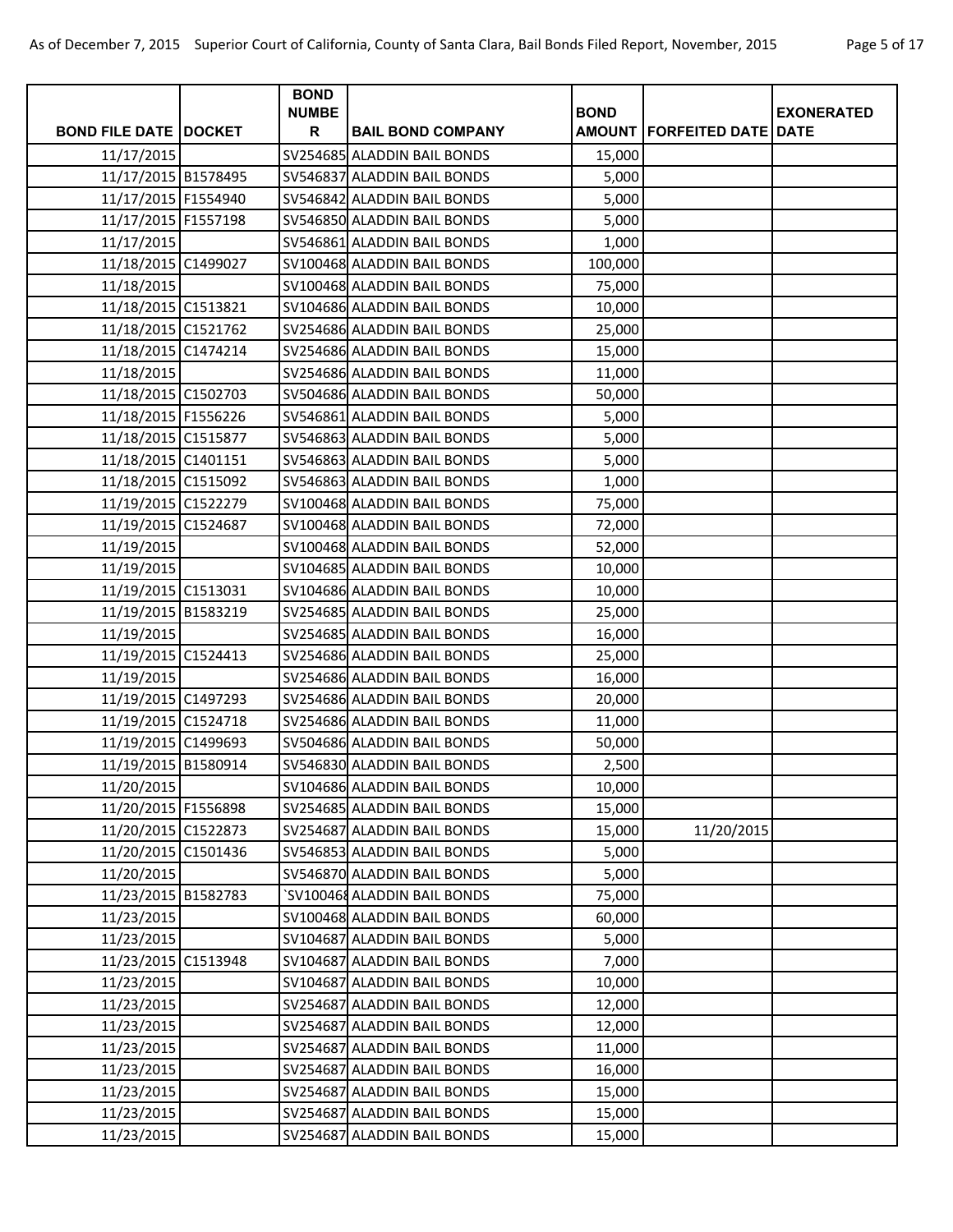| Page 6 of 17 |  |  |
|--------------|--|--|
|              |  |  |

|                              | <b>BOND</b>       |                             |             |                                       |                   |
|------------------------------|-------------------|-----------------------------|-------------|---------------------------------------|-------------------|
| <b>BOND FILE DATE DOCKET</b> | <b>NUMBE</b><br>R | <b>BAIL BOND COMPANY</b>    | <b>BOND</b> | <b>AMOUNT   FORFEITED DATE   DATE</b> | <b>EXONERATED</b> |
|                              |                   | SV254687 ALADDIN BAIL BONDS |             |                                       |                   |
| 11/23/2015                   |                   | SV504686 ALADDIN BAIL BONDS | 21,000      |                                       |                   |
| 11/23/2015 B1578698          |                   |                             | 50,000      |                                       |                   |
| 11/23/2015                   |                   | SV504687 ALADDIN BAIL BONDS | 30,000      |                                       |                   |
| 11/23/2015                   |                   | SV504687 ALADDIN BAIL BONDS | 50,000      |                                       |                   |
| 11/23/2015 C1514928          |                   | SV546872 ALADDIN BAIL BONDS | 5,000       |                                       |                   |
| 11/23/2015 CC501180          |                   | SV546874 ALADDIN BAIL BONDS | 5,000       |                                       |                   |
| 11/23/2015 C1370680          |                   | SV546874 ALADDIN BAIL BONDS | 2,000       |                                       |                   |
| 11/24/2015 B1580999          |                   | SV104679 ALADDIN BAIL BONDS | 7,500       |                                       |                   |
| 11/24/2015 B1476491          |                   | SV104686 ALADDIN BAIL BONDS | 10,000      |                                       |                   |
| 11/24/2015 B1581102          |                   | SV104687 ALADDIN BAIL BONDS | 7,500       |                                       |                   |
| 11/24/2015                   |                   | SV104687 ALADDIN BAIL BONDS | 10,000      |                                       |                   |
| 11/24/2015                   |                   | SV254687 ALADDIN BAIL BONDS | 25,000      |                                       |                   |
| 11/24/2015 F1557145          |                   | SV254687 ALADDIN BAIL BONDS | 20,000      |                                       |                   |
| 11/24/2015                   |                   | SV254687 ALADDIN BAIL BONDS | 11,000      |                                       |                   |
| 11/24/2015                   |                   | SV254688 ALADDIN BAIL BONDS | 20,000      |                                       |                   |
| 11/24/2015                   |                   | SV254688 ALADDIN BAIL BONDS | 25,000      |                                       |                   |
| 11/24/2015                   |                   | SV254688 ALADDIN BAIL BONDS | 21,000      |                                       |                   |
| 11/24/2015                   |                   | SV254688 ALADDIN BAIL BONDS | 16,000      |                                       |                   |
| 11/24/2015                   |                   | SV504688 ALADDIN BAIL BONDS | 35,000      |                                       |                   |
| 11/24/2015                   |                   | SV504688 ALADDIN BAIL BONDS | 35,000      |                                       |                   |
| 11/24/2015 C1525228          |                   | SV504688 ALADDIN BAIL BONDS | 33,000      |                                       |                   |
| 11/24/2015 F1557617          |                   | SV546870 ALADDIN BAIL BONDS | 5,000       |                                       |                   |
| 11/24/2015 C1523802          |                   | SV546880 ALADDIN BAIL BONDS | 5,000       |                                       |                   |
| 11/24/2015 C1514306          |                   | SV546880 ALADDIN BAIL BONDS | 5,000       |                                       |                   |
| 11/25/2015 C1516532          |                   | SV104687 ALADDIN BAIL BONDS | 10,000      |                                       |                   |
| 11/25/2015 F1557510          |                   | SV254687 ALADDIN BAIL BONDS | 25,000      |                                       |                   |
| 11/25/2015 C1242755          |                   | SV254688 ALADDIN BAIL BONDS | 15,000      |                                       |                   |
| 11/25/2015                   |                   | SV254688 ALADDIN BAIL BONDS | 21,000      |                                       |                   |
| 11/25/2015 C1522873          |                   | SV254688 ALADDIN BAIL BONDS | 25,000      |                                       |                   |
| 11/25/2015 C1525006          |                   | SV504688 ALADDIN BAIL BONDS | 50,000      |                                       |                   |
| 11/25/2015                   |                   | SV504688 ALADDIN BAIL BONDS | 41,000      |                                       |                   |
| 11/25/2015 C1525076          |                   | SV546883 ALADDIN BAIL BONDS | 5,000       |                                       |                   |
| 11/30/2015                   |                   | SV100468 ALADDIN BAIL BONDS | 95,000      |                                       |                   |
| 11/30/2015                   |                   | SV100468 ALADDIN BAIL BONDS | 100,000     |                                       |                   |
| 11/30/2015 C1525184          |                   | SV100468 ALADDIN BAIL BONDS | 95,000      |                                       |                   |
| 11/30/2015                   |                   | SV100468 ALADDIN BAIL BONDS | 75,000      |                                       |                   |
| 11/30/2015                   |                   | SV100468 ALADDIN BAIL BONDS | 40,000      |                                       |                   |
| 11/30/2015 C1370824          |                   | SV104688 ALADDIN BAIL BONDS | 10,000      |                                       |                   |
| 11/30/2015 C1523670          |                   | SV104689 ALADDIN BAIL BONDS | 5,000       |                                       |                   |
| 11/30/2015                   |                   | SV104689 ALADDIN BAIL BONDS | 10,000      |                                       |                   |
| 11/30/2015 C1524171          |                   | SV104689 ALADDIN BAIL BONDS | 10,000      |                                       |                   |
| 11/30/2015 C1521035          |                   | SV104689 ALADDIN BAIL BONDS | 7,000       |                                       |                   |
| 11/30/2015 C1511870          |                   | SV104689 ALADDIN BAIL BONDS | 7,000       |                                       |                   |
| 11/30/2015 C1525079          |                   | SV104689 ALADDIN BAIL BONDS | 10,000      |                                       |                   |
| 11/30/2015                   |                   | SV104689 ALADDIN BAIL BONDS | 6,000       |                                       |                   |
| 11/30/2015 C1494416          |                   | SV104690 ALADDIN BAIL BONDS | 7,000       |                                       |                   |
|                              |                   |                             |             |                                       |                   |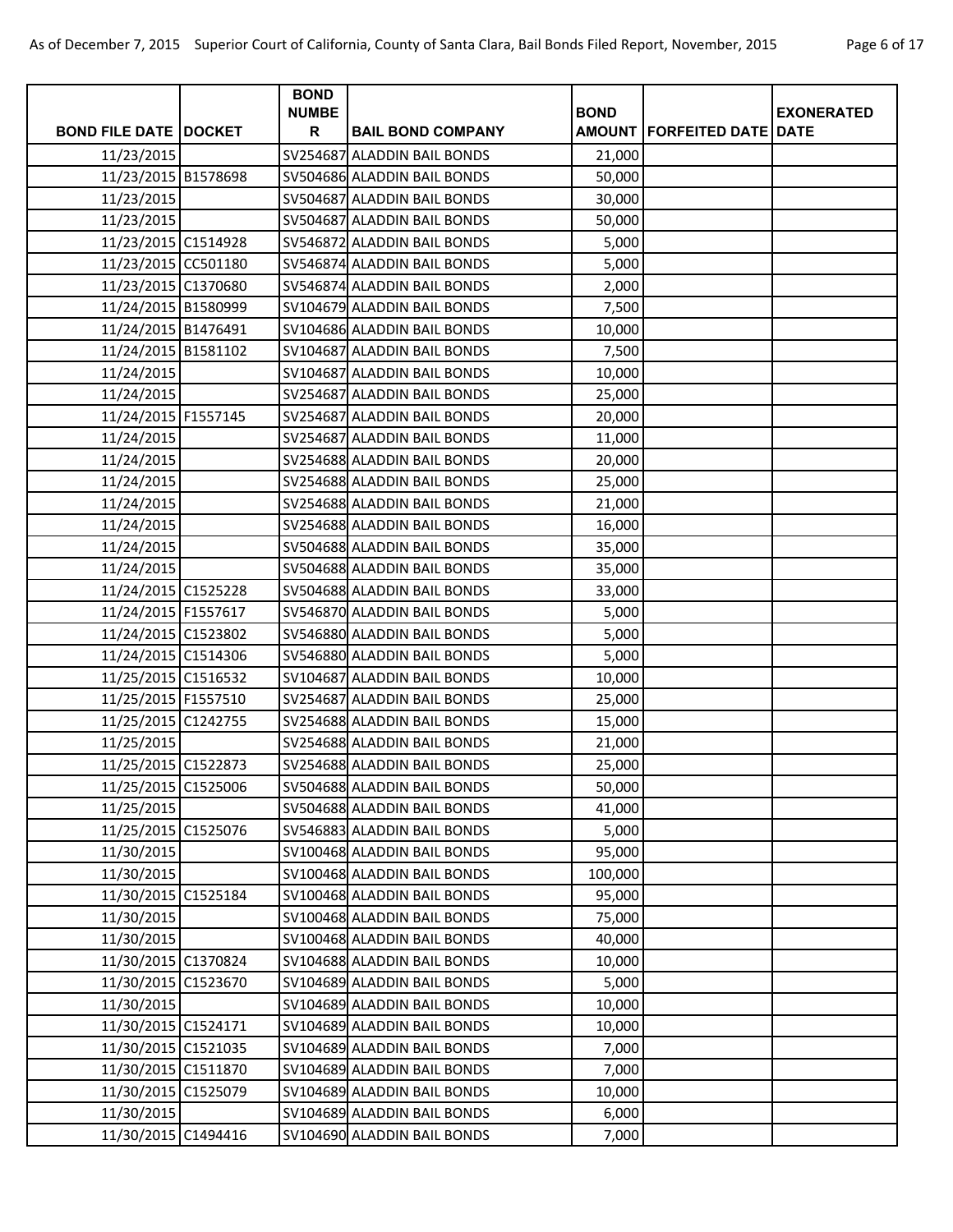|  | Page 7 of 17 |  |  |  |
|--|--------------|--|--|--|
|--|--------------|--|--|--|

|                              | <b>BOND</b><br><b>NUMBE</b> |                                  | <b>BOND</b> |                                       | <b>EXONERATED</b> |
|------------------------------|-----------------------------|----------------------------------|-------------|---------------------------------------|-------------------|
| <b>BOND FILE DATE DOCKET</b> | R                           | <b>BAIL BOND COMPANY</b>         |             | <b>AMOUNT   FORFEITED DATE   DATE</b> |                   |
| 11/30/2015                   |                             | SV104690 ALADDIN BAIL BONDS      | 10,000      |                                       |                   |
| 11/30/2015 F1554255          |                             | SV254687 ALADDIN BAIL BONDS      | 15,000      |                                       |                   |
| 11/30/2015 C1514377          |                             | SV254687 ALADDIN BAIL BONDS      | 25,000      |                                       |                   |
| 11/30/2015 C1523641          |                             | SV254688 ALADDIN BAIL BONDS      | 25,000      |                                       |                   |
| 11/30/2015 C1516977          |                             | SV254688 ALADDIN BAIL BONDS      | 20,000      |                                       |                   |
| 11/30/2015 C1499246          |                             | SV254688 ALADDIN BAIL BONDS      | 20,000      |                                       |                   |
| 11/30/2015 C1498086          |                             | SV254688 ALADDIN BAIL BONDS      | 15,000      |                                       |                   |
| 11/30/2015 C1521133          |                             | SV254689 ALADDIN BAIL BONDS      | 20,000      |                                       |                   |
| 11/30/2015 C1525174          |                             | SV254689 ALADDIN BAIL BONDS      | 20,000      |                                       |                   |
| 11/30/2015                   |                             | SV254689 ALADDIN BAIL BONDS      | 15,000      |                                       |                   |
| 11/30/2015 C1505019          |                             | SV254689 ALADDIN BAIL BONDS      | 10,000      |                                       |                   |
| 11/30/2015                   |                             | SV254689 ALADDIN BAIL BONDS      | 15,000      |                                       |                   |
| 11/30/2015 B1581919          |                             | SV254689 ALADDIN BAIL BONDS      | 15,000      |                                       |                   |
| 11/30/2015                   |                             | SV254689 ALADDIN BAIL BONDS      | 20,000      |                                       |                   |
| 11/30/2015 C1524007          |                             | SV504638 ALADDIN BAIL BONDS      | 30,000      |                                       |                   |
| 11/30/2015 C1489266          |                             | SV504688 ALADDIN BAIL BONDS      | 34,000      |                                       |                   |
| 11/30/2015                   |                             | SV504689 ALADDIN BAIL BONDS      | 26,000      |                                       |                   |
| 11/30/2015                   |                             | SV504689 ALADDIN BAIL BONDS      | 40,000      |                                       |                   |
| 11/30/2015                   |                             | SV546888 ALADDIN BAIL BONDS      | 5,000       |                                       |                   |
| 11/30/2015                   |                             | SV546890 ALADDIN BAIL BONDS      | 250         |                                       |                   |
| 11/30/2015                   |                             | SV546891 ALADDIN BAIL BONDS      | 5,000       |                                       |                   |
| 11/30/2015 C1512616          |                             | SV546892 ALADDIN BAIL BONDS      | 5,000       |                                       |                   |
| 11/30/2015 C1518086          |                             | SV546892 ALADDIN BAIL BONDS      | 5,000       |                                       |                   |
| 11/30/2015                   |                             | SV546896 ALADDIN BAIL BONDS      | 2,000       |                                       |                   |
| 11/30/2015 C1523147          |                             | SV546896 ALADDIN BAIL BONDS      | 2,000       | 11/30/2015                            |                   |
| 11/30/2015 C1520245          |                             | SV546897 ALADDIN BAIL BONDS      | 5,000       |                                       |                   |
| 11/3/2015                    |                             | AS252398 ALICE CORTEZ BAIL BONDS | 15,000      |                                       |                   |
| 11/3/2015 C1522035           |                             | AS501769 ALICE CORTEZ BAIL BONDS | 10,000      |                                       |                   |
| 11/3/2015 C1510564           |                             | AS510589 ALICE CORTEZ BAIL BONDS | 5,000       | 11/18/2015                            |                   |
| 11/12/2015 F1557372          |                             | AS154379 ALICE CORTEZ BAIL BONDS | 10,000      |                                       |                   |
| 11/12/2015                   |                             | AS501769 ALICE CORTEZ BAIL BONDS | 50,000      |                                       |                   |
| 11/18/2015 F1556083          |                             | AS501769 ALICE CORTEZ BAIL BONDS | 5,000       |                                       |                   |
| 11/19/2015 B1578783          |                             | AS154379 ALICE CORTEZ BAIL BONDS | 10,000      |                                       |                   |
| 11/24/2015 F1555058          |                             | AS501769 ALICE CORTEZ BAIL BONDS | 5,000       |                                       |                   |
| 11/2/2015 C1520981           |                             | 5.11E+09 ALL PRO BAIL BONDS      | 11,000      |                                       |                   |
| 11/2/2015 C1493037           |                             | 5.27E+09 ALL PRO BAIL BONDS      | 15,000      | 11/30/2015                            |                   |
| 11/2/2015                    |                             | 5.27E+09 ALL PRO BAIL BONDS      | 25,000      |                                       |                   |
| 11/2/2015 C1489283           |                             | 5.27E+09 ALL PRO BAIL BONDS      | 25,000      | 11/19/2015                            |                   |
| 11/2/2015 C1523283           |                             | 5.55E+09 ALL PRO BAIL BONDS      | 50,000      | 11/16/2015                            |                   |
| 11/3/2015 B1470340           |                             | 5.11E+09 ALL PRO BAIL BONDS      | 10,000      |                                       |                   |
| 11/3/2015                    |                             | 5.11E+09 ALL PRO BAIL BONDS      | 10,000      |                                       |                   |
| 11/3/2015 C1510236           |                             | 5.11E+09 ALL PRO BAIL BONDS      | 10,000      |                                       |                   |
| 11/3/2015                    |                             | 5.11E+09 ALL PRO BAIL BONDS      | 10,000      |                                       |                   |
| 11/3/2015 C1352846           |                             | 5.27E+09 ALL PRO BAIL BONDS      | 15,000      | 11/23/2015                            |                   |
| 11/3/2015                    |                             | 5.27E+09 ALL PRO BAIL BONDS      | 15,000      |                                       |                   |
| 11/3/2015 C1506919           |                             | 5.27E+09 ALL PRO BAIL BONDS      | 15,000      |                                       |                   |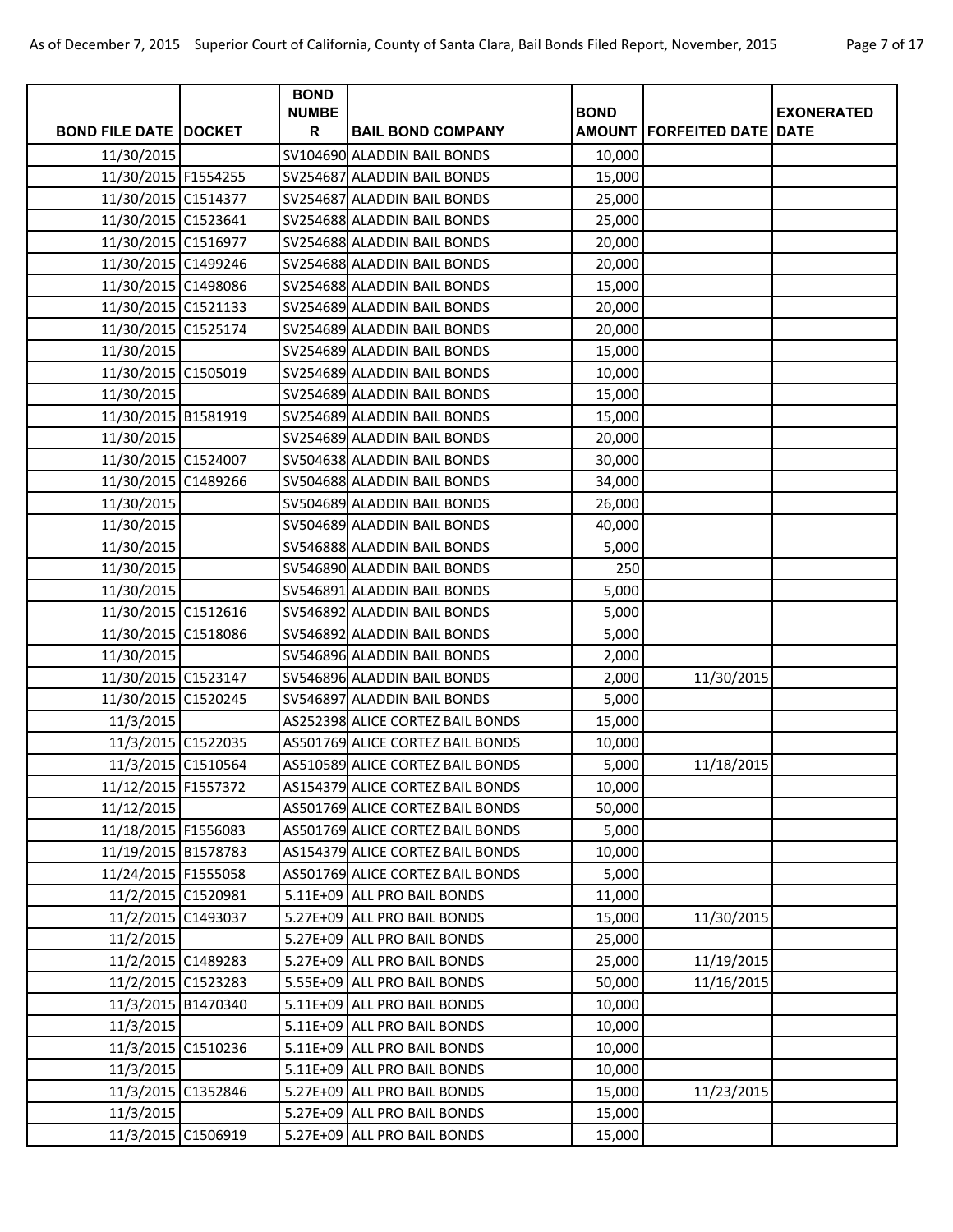| Page 8 of 17 |  |  |
|--------------|--|--|
|--------------|--|--|

|                              | <b>BOND</b>       |                             |             |                                |                   |
|------------------------------|-------------------|-----------------------------|-------------|--------------------------------|-------------------|
| <b>BOND FILE DATE DOCKET</b> | <b>NUMBE</b><br>R | <b>BAIL BOND COMPANY</b>    | <b>BOND</b> | AMOUNT   FORFEITED DATE   DATE | <b>EXONERATED</b> |
| 11/3/2015                    |                   | 5.27E+09 ALL PRO BAIL BONDS | 10,000      |                                |                   |
| 11/3/2015 F1557544           |                   | 5.27E+09 ALL PRO BAIL BONDS | 25,000      |                                |                   |
| 11/3/2015                    |                   | 5.55E+09 ALL PRO BAIL BONDS | 15,000      |                                |                   |
| 11/4/2015                    |                   | 5.11E+09 ALL PRO BAIL BONDS | 5,000       |                                |                   |
| 11/5/2015 C1507163           |                   | 5.11E+09 ALL PRO BAIL BONDS | 10,000      | 11/5/2015                      |                   |
| 11/5/2015 F1556080           |                   | 5.27E+09 ALL PRO BAIL BONDS | 25,000      |                                |                   |
| 11/6/2015 B1581788           |                   | 5.11E+09 ALL PRO BAIL BONDS | 5,000       |                                |                   |
| 11/6/2015 B1577812           |                   | 5.11E+09 ALL PRO BAIL BONDS | 10,000      |                                |                   |
| 11/6/2015                    |                   | 5.11E+09 ALL PRO BAIL BONDS | 11,000      |                                |                   |
| 11/6/2015 C1517404           |                   | 5.27E+09 ALL PRO BAIL BONDS | 15,000      |                                |                   |
| 11/9/2015 C1515587           |                   | 5.11E+09 ALL PRO BAIL BONDS | 75,000      |                                |                   |
| 11/9/2015 C1519469           |                   | 5.11E+09 ALL PRO BAIL BONDS | 80,000      |                                |                   |
| 11/9/2015 C1513583           |                   | 5.11E+09 ALL PRO BAIL BONDS | 6,000       | 11/24/2015                     |                   |
| 11/9/2015 C1496281           |                   | 5.11E+09 ALL PRO BAIL BONDS | 75,000      |                                |                   |
| 11/9/2015 C1401048           |                   | 5.11E+09 ALL PRO BAIL BONDS | 10,000      |                                |                   |
| 11/9/2015 C1519989           |                   | 5.11E+09 ALL PRO BAIL BONDS | 5,000       |                                |                   |
| 11/9/2015                    |                   | 5.11E+09 ALL PRO BAIL BONDS | 6,000       |                                |                   |
| 11/9/2015 C1518665           |                   | 5.11E+09 ALL PRO BAIL BONDS | 10,000      |                                |                   |
| 11/9/2015 C1495460           |                   | 5.11E+09 ALL PRO BAIL BONDS | 5,000       |                                |                   |
| 11/9/2015 C1522430           |                   | 5.11E+09 ALL PRO BAIL BONDS | 5,000       |                                |                   |
| 11/9/2015 C1524174           |                   | 5.15E+09 ALL PRO BAIL BONDS | 150,000     |                                |                   |
| 11/9/2015                    |                   | 5.27E+09 ALL PRO BAIL BONDS | 26,000      |                                |                   |
| 11/9/2015 C1519398           |                   | 5.27E+09 ALL PRO BAIL BONDS | 25,000      |                                |                   |
| 11/9/2015 C1513336           |                   | 5.55E+09 ALL PRO BAIL BONDS | 40,000      |                                |                   |
| 11/9/2015                    |                   | 5.55E+09 ALL PRO BAIL BONDS | 52,000      |                                |                   |
| 11/10/2015                   |                   | 5.11E+09 ALL PRO BAIL BONDS | 5,000       |                                |                   |
| 11/10/2015                   |                   | 5.55E+09 ALL PRO BAIL BONDS | 25,000      |                                |                   |
| 11/12/2015 F1556085          |                   | 5.11E+09 ALL PRO BAIL BONDS | 10,000      |                                |                   |
| 11/12/2015 C1516906          |                   | 5.11E+09 ALL PRO BAIL BONDS | 5,000       |                                |                   |
| 11/12/2015 C1508080          |                   | 5.27E+09 ALL PRO BAIL BONDS | 15,000      |                                |                   |
| 11/12/2015                   |                   | 5.27E+09 ALL PRO BAIL BONDS | 15,000      |                                |                   |
| 11/12/2015 C1524129          |                   | 5.55E+09 ALL PRO BAIL BONDS | 50,000      |                                |                   |
| 11/13/2015 C1522243          |                   | 5.11E+09 ALL PRO BAIL BONDS | 6,000       |                                |                   |
| 11/13/2015 C1519452          |                   | 5.27E+09 ALL PRO BAIL BONDS | 10,000      |                                |                   |
| 11/13/2015                   |                   | 5.55E+09 ALL PRO BAIL BONDS | 25,000      |                                |                   |
| 11/16/2015 C1400686          |                   | 5.11E+09 ALL PRO BAIL BONDS | 40,000      |                                |                   |
| 11/16/2015 C1521258          |                   | 5.11E+09 ALL PRO BAIL BONDS | 5,000       |                                |                   |
| 11/16/2015                   |                   | 5.27E+09 ALL PRO BAIL BONDS | 16,000      |                                |                   |
| 11/16/2015 C1518667          |                   | 5.27E+09 ALL PRO BAIL BONDS | 25,000      |                                |                   |
| 11/16/2015                   |                   | 5.55E+09 ALL PRO BAIL BONDS | 40,500      |                                |                   |
| 11/17/2015 B1472117          |                   | 5.11E+09 ALL PRO BAIL BONDS | 10,000      |                                |                   |
| 11/17/2015 B1577700          |                   | 5.11E+09 ALL PRO BAIL BONDS | 5,000       |                                |                   |
| 11/17/2015 B1470912          |                   | 5.11E+09 ALL PRO BAIL BONDS | 5,000       |                                |                   |
| 11/17/2015 F1557804          |                   | 5.27E+09 ALL PRO BAIL BONDS | 18,000      |                                |                   |
| 11/17/2015                   |                   | 5.27E+09 ALL PRO BAIL BONDS | 20,000      |                                |                   |
| 11/17/2015                   |                   | 5.27E+09 ALL PRO BAIL BONDS | 25,000      |                                |                   |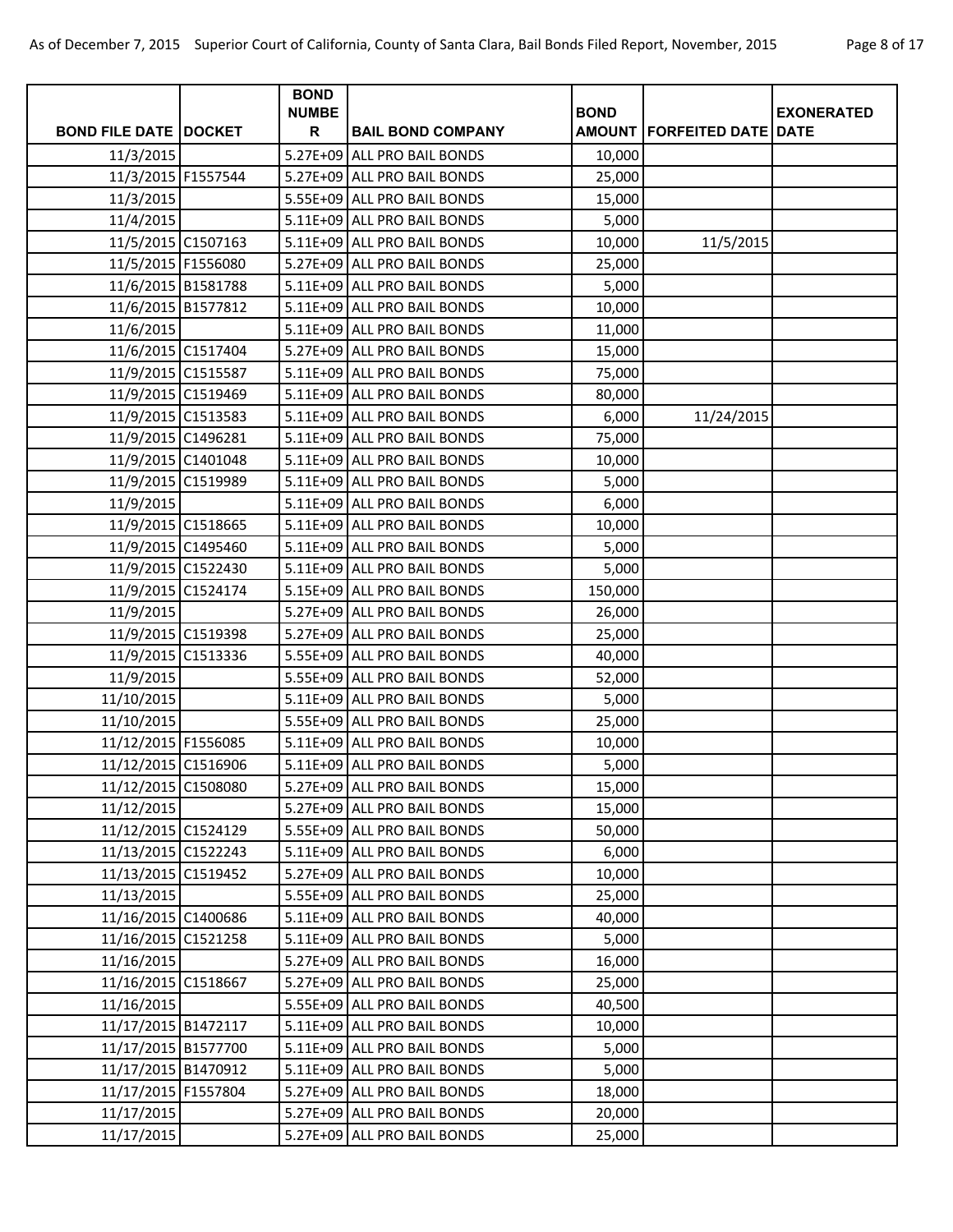|  | Page 9 of 17 |  |  |  |
|--|--------------|--|--|--|
|--|--------------|--|--|--|

|                                |                    | <b>BOND</b>  |                              |             |                                |                   |
|--------------------------------|--------------------|--------------|------------------------------|-------------|--------------------------------|-------------------|
|                                |                    | <b>NUMBE</b> |                              | <b>BOND</b> |                                | <b>EXONERATED</b> |
| <b>BOND FILE DATE   DOCKET</b> |                    | R            | <b>BAIL BOND COMPANY</b>     |             | AMOUNT   FORFEITED DATE   DATE |                   |
| 11/17/2015 B1579450            |                    |              | 5.55E+09 ALL PRO BAIL BONDS  | 7,500       |                                |                   |
| 11/18/2015 F1555121            |                    |              | 5.11E+09 ALL PRO BAIL BONDS  | 10,000      |                                |                   |
| 11/18/2015                     |                    |              | 5.11E+09 ALL PRO BAIL BONDS  | 6,250       |                                |                   |
| 11/18/2015 C1513478            |                    |              | 5.11E+09 ALL PRO BAIL BONDS  | 8,000       |                                |                   |
| 11/18/2015 C1515348            |                    |              | 5.11E+09 ALL PRO BAIL BONDS  | 5,000       |                                |                   |
| 11/18/2015 C1522952            |                    |              | 5.55E+09 ALL PRO BAIL BONDS  | 33,000      |                                |                   |
| 11/18/2015 C1524190            |                    |              | 5.55E+09 ALL PRO BAIL BONDS  | 21,000      |                                |                   |
| 11/19/2015 B1582339            |                    |              | 5.11E+09 ALL PRO BAIL BONDS  | 7,500       |                                |                   |
| 11/19/2015 B1581675            |                    |              | 5.11E+09 ALL PRO BAIL BONDS  | 5,000       |                                |                   |
| 11/19/2015 B1369551            |                    |              | 5.11E+09 ALL PRO BAIL BONDS  | 10,000      |                                |                   |
| 11/19/2015 C1513688            |                    |              | 5.11E+09 ALL PRO BAIL BONDS  | 10,000      |                                |                   |
| 11/19/2015 B1582790            |                    |              | 5.11E+09 ALL PRO BAIL BONDS  | 10,000      |                                |                   |
| 11/19/2015 C1522385            |                    |              | 5.11E+09 ALL PRO BAIL BONDS  | 5,000       |                                |                   |
| 11/19/2015 C1503210            |                    |              | 5.11E+09 ALL PRO BAIL BONDS  | 5,000       |                                |                   |
| 11/19/2015 B1581264            |                    |              | 5.27E+09 ALL PRO BAIL BONDS  | 25,000      |                                |                   |
| 11/19/2015 C1524200            |                    |              | 5.55E+09 ALL PRO BAIL BONDS  | 50,000      |                                |                   |
| 11/20/2015 C1519917            |                    |              | 5.27E+09 ALL PRO BAIL BONDS  | 20,000      |                                |                   |
| 11/20/2015                     |                    |              | 5.55E+09 ALL PRO BAIL BONDS  | 38,000      |                                |                   |
| 11/23/2015                     |                    |              | 5.11E+09 ALL PRO BAIL BONDS  | 5,000       |                                |                   |
| 11/23/2015 C1522189            |                    |              | 5.11E+09 ALL PRO BAIL BONDS  | 10,000      |                                |                   |
| 11/23/2015 C1524423            |                    |              | 5.11E+09 ALL PRO BAIL BONDS  | 5,000       |                                |                   |
| 11/23/2015                     |                    |              | 5.27E+09 ALL PRO BAIL BONDS  | 20,000      |                                |                   |
| 11/23/2015                     |                    |              | 5.27E+09 ALL PRO BAIL BONDS  | 25,000      |                                |                   |
| 11/23/2015                     |                    |              | 5.27E+09 ALL PRO BAIL BONDS  | 25,000      |                                |                   |
| 11/24/2015 C1524970            |                    |              | 5.11E+09 ALL PRO BAIL BONDS  | 75,000      |                                |                   |
| 11/24/2015 F1452989            |                    |              | 5.11E+09 ALL PRO BAIL BONDS  | 5,000       |                                |                   |
| 11/24/2015 B1473701            |                    |              | 5.27E+09 ALL PRO BAIL BONDS  | 25,000      |                                |                   |
| 11/24/2015                     |                    |              | 5.27E+09 ALL PRO BAIL BONDS  | 17,100      |                                |                   |
| 11/24/2015 F1557877            |                    |              | 5.55E+09 ALL PRO BAIL BONDS  | 50,000      |                                |                   |
| 11/25/2015 C1522096            |                    |              | 5.11E+09 ALL PRO BAIL BONDS  | 5,000       |                                |                   |
| 11/30/2015 C1508355            |                    |              | 5.11E+09 ALL PRO BAIL BONDS  | 75,000      |                                |                   |
| 11/30/2015 C1521962            |                    |              | 5.11E+09 ALL PRO BAIL BONDS  | 100,000     |                                |                   |
| 11/30/2015 C1522178            |                    |              | 5.11E+09 ALL PRO BAIL BONDS  | 5,000       |                                |                   |
| 11/30/2015                     |                    |              | 5.27E+09 ALL PRO BAIL BONDS  | 20,000      |                                |                   |
| 11/30/2015                     |                    |              | 5.27E+09 ALL PRO BAIL BONDS  | 25,000      |                                |                   |
| 11/9/2015                      |                    |              | IS50K1138 AMIGO BAIL BONDS   | 20,000      |                                |                   |
| 11/17/2015 B1582578            |                    |              | IS30K1843 AMIGO BAIL BONDS   | 25,000      |                                |                   |
| 11/17/2015                     |                    |              | IS30K1843 AMIGO BAIL BONDS   | 25,000      |                                |                   |
| 11/17/2015 C1520547            |                    |              | IS30K1843 AMIGO BAIL BONDS   | 8,000       |                                |                   |
|                                | 11/2/2015 C1515723 |              | T1005053 BAD BOYS BAIL BONDS | 90,000      |                                |                   |
| 11/2/2015                      |                    |              | T1050532 BAD BOYS BAIL BONDS | 5,000       |                                |                   |
| 11/2/2015                      |                    |              | T1050532 BAD BOYS BAIL BONDS | 5,500       |                                |                   |
| 11/2/2015                      |                    |              | T2550533 BAD BOYS BAIL BONDS | 20,000      |                                |                   |
|                                | 11/2/2015 C1521243 |              | T5505310 BAD BOYS BAIL BONDS | 5,000       |                                |                   |
|                                | 11/2/2015 C1521137 |              | T5505325 BAD BOYS BAIL BONDS | 5,000       |                                | 11/30/2015        |
|                                | 11/2/2015 C1516744 |              | T5505327 BAD BOYS BAIL BONDS | 5,000       |                                |                   |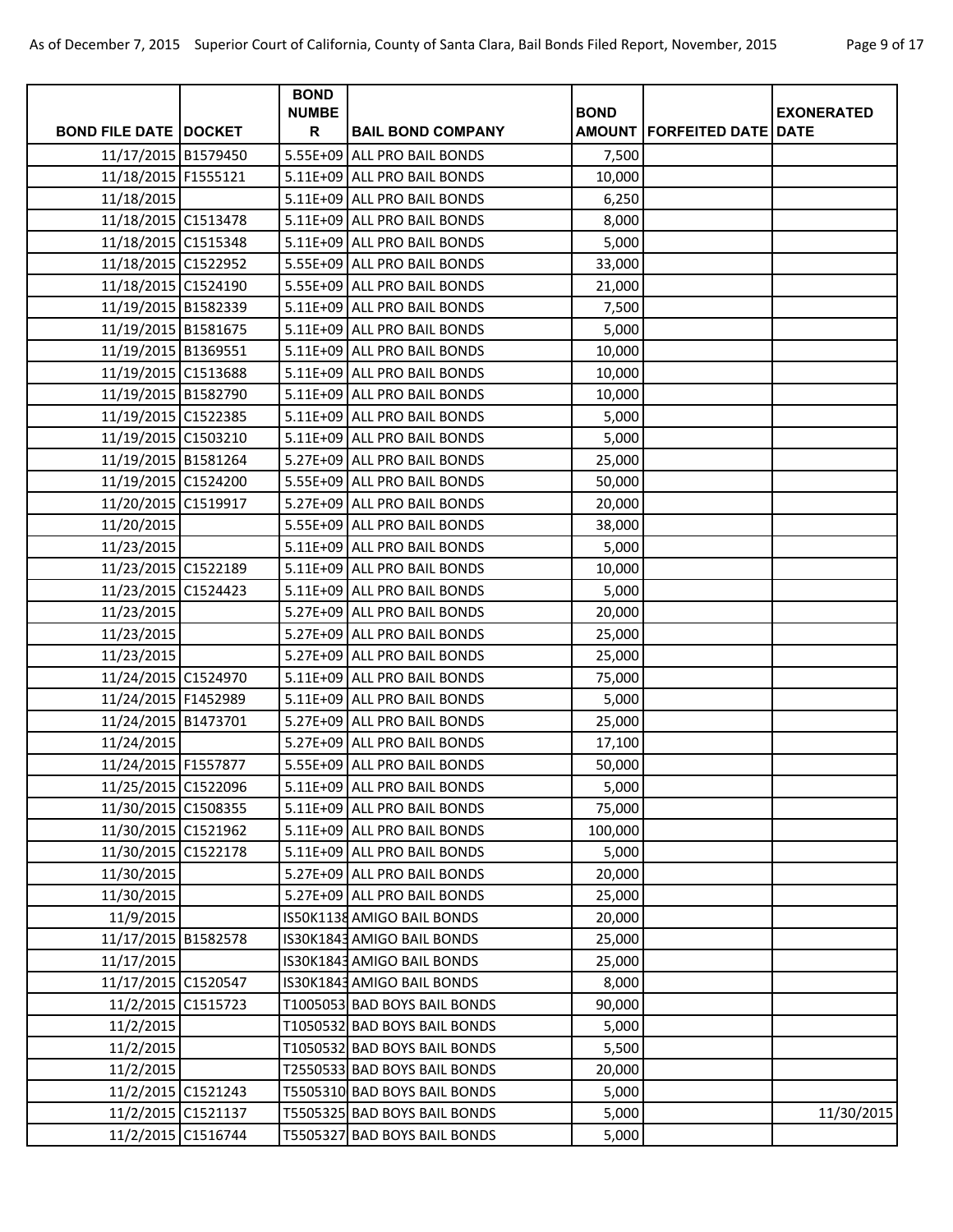|                                |                    | <b>BOND</b>       |                              | <b>BOND</b> |                                       |                   |
|--------------------------------|--------------------|-------------------|------------------------------|-------------|---------------------------------------|-------------------|
| <b>BOND FILE DATE   DOCKET</b> |                    | <b>NUMBE</b><br>R | <b>BAIL BOND COMPANY</b>     |             | <b>AMOUNT   FORFEITED DATE   DATE</b> | <b>EXONERATED</b> |
|                                | 11/3/2015 C1499234 |                   | T1050531 BAD BOYS BAIL BONDS | 5,000       |                                       |                   |
|                                | 11/3/2015 C1518927 |                   | T5050529 BAD BOYS BAIL BONDS | 50,000      |                                       |                   |
|                                | 11/3/2015 C1519316 |                   | T5505325 BAD BOYS BAIL BONDS | 5,000       |                                       |                   |
|                                | 11/4/2015 C1523180 |                   | T1005053 BAD BOYS BAIL BONDS | 50,000      |                                       |                   |
|                                | 11/4/2015 C1363194 |                   | T1050532 BAD BOYS BAIL BONDS | 5,000       |                                       |                   |
|                                | 11/4/2015 BB409338 |                   | T2550532 BAD BOYS BAIL BONDS | 25,000      |                                       |                   |
|                                | 11/4/2015 C1497829 |                   | T2550536 BAD BOYS BAIL BONDS | 25,000      |                                       |                   |
|                                | 11/5/2015 C1522891 |                   | T1005053 BAD BOYS BAIL BONDS | 100,000     |                                       |                   |
| 11/5/2015 F1557371             |                    |                   | T1050532 BAD BOYS BAIL BONDS | 10,000      | 12/4/2015                             |                   |
| 11/6/2015                      |                    |                   | T1005053 BAD BOYS BAIL BONDS | 40,000      |                                       |                   |
|                                | 11/6/2015 C1524018 |                   | T5050531 BAD BOYS BAIL BONDS | 35,000      |                                       |                   |
|                                | 11/6/2015 C1523157 |                   | T5050531 BAD BOYS BAIL BONDS | 50,000      |                                       |                   |
| 11/6/2015                      |                    |                   | T5050532 BAD BOYS BAIL BONDS | 25,000      |                                       |                   |
|                                | 11/6/2015 B1581697 |                   | T5505327 BAD BOYS BAIL BONDS | 5,000       |                                       |                   |
|                                | 11/9/2015 C1522110 |                   | T1050532 BAD BOYS BAIL BONDS | 5,000       |                                       |                   |
|                                | 11/9/2015 C1521574 |                   | T1050532 BAD BOYS BAIL BONDS | 6,000       |                                       |                   |
| 11/9/2015                      |                    |                   | T2550531 BAD BOYS BAIL BONDS | 20,000      |                                       |                   |
| 11/9/2015                      |                    |                   | T2550531 BAD BOYS BAIL BONDS | 20,000      |                                       |                   |
| 11/9/2015                      |                    |                   | T2550533 BAD BOYS BAIL BONDS | 20,000      |                                       |                   |
| 11/9/2015                      |                    |                   | T2550533 BAD BOYS BAIL BONDS | 20,000      |                                       |                   |
| 11/9/2015                      |                    |                   | T2550533 BAD BOYS BAIL BONDS | 10,000      |                                       |                   |
| 11/9/2015                      |                    |                   | T2550536 BAD BOYS BAIL BONDS | 20,000      |                                       |                   |
|                                | 11/9/2015 C1369825 |                   | T5050531 BAD BOYS BAIL BONDS | 10,000      |                                       |                   |
| 11/9/2015                      |                    |                   | T5050532 BAD BOYS BAIL BONDS | 25,000      |                                       |                   |
| 11/9/2015                      |                    |                   | T5050532 BAD BOYS BAIL BONDS | 37,000      |                                       |                   |
| 11/9/2015                      |                    |                   | T5050532 BAD BOYS BAIL BONDS | 21,000      |                                       |                   |
| 11/9/2015 C1520797             |                    |                   | T5505327 BAD BOYS BAIL BONDS | 5,000       |                                       |                   |
| 11/12/2015 C1521208            |                    |                   | T1050536 BAD BOYS BAIL BONDS | 10,000      |                                       |                   |
| 11/12/2015 B1580557            |                    |                   | T1050536 BAD BOYS BAIL BONDS | 10,000      |                                       |                   |
| 11/12/2015                     |                    |                   | T2550536 BAD BOYS BAIL BONDS | 15,000      |                                       |                   |
| 11/13/2015 C1523200            |                    |                   | T1050532 BAD BOYS BAIL BONDS | 10,000      |                                       |                   |
| 11/13/2015 C1521948            |                    |                   | T5050532 BAD BOYS BAIL BONDS | 15,000      |                                       |                   |
| 11/13/2015 C1521593            |                    |                   | T5505327 BAD BOYS BAIL BONDS | 5,000       |                                       |                   |
| 11/13/2015 C1506661            |                    |                   | T5505361 BAD BOYS BAIL BONDS | 5,000       |                                       |                   |
| 11/16/2015 C1505530            |                    |                   | T1050537 BAD BOYS BAIL BONDS | 10,000      |                                       |                   |
| 11/16/2015 C1524491            |                    |                   | T1M50531BAD BOYS BAIL BONDS  | 525,000     |                                       |                   |
| 11/16/2015 C1524181            |                    |                   | T5005053 BAD BOYS BAIL BONDS | 135,000     |                                       |                   |
| 11/16/2015 B9523862            |                    |                   | T5050531 BAD BOYS BAIL BONDS | 25,000      |                                       |                   |
| 11/16/2015                     |                    |                   | T5050531 BAD BOYS BAIL BONDS | 25,000      |                                       |                   |
| 11/16/2015                     |                    |                   | T5050531 BAD BOYS BAIL BONDS | 11,000      |                                       |                   |
| 11/16/2015 B1582353            |                    |                   | T5050531 BAD BOYS BAIL BONDS | 25,000      |                                       |                   |
| 11/16/2015                     |                    |                   | T5050532 BAD BOYS BAIL BONDS | 50,000      |                                       |                   |
| 11/16/2015                     |                    |                   | T5050532 BAD BOYS BAIL BONDS | 20,000      |                                       |                   |
| 11/16/2015                     |                    |                   | T5505327 BAD BOYS BAIL BONDS | 5,000       |                                       |                   |
| 11/17/2015                     |                    |                   | T1005053 BAD BOYS BAIL BONDS | 11,000      |                                       |                   |
| 11/17/2015                     |                    |                   | T2550531 BAD BOYS BAIL BONDS | 25,000      |                                       |                   |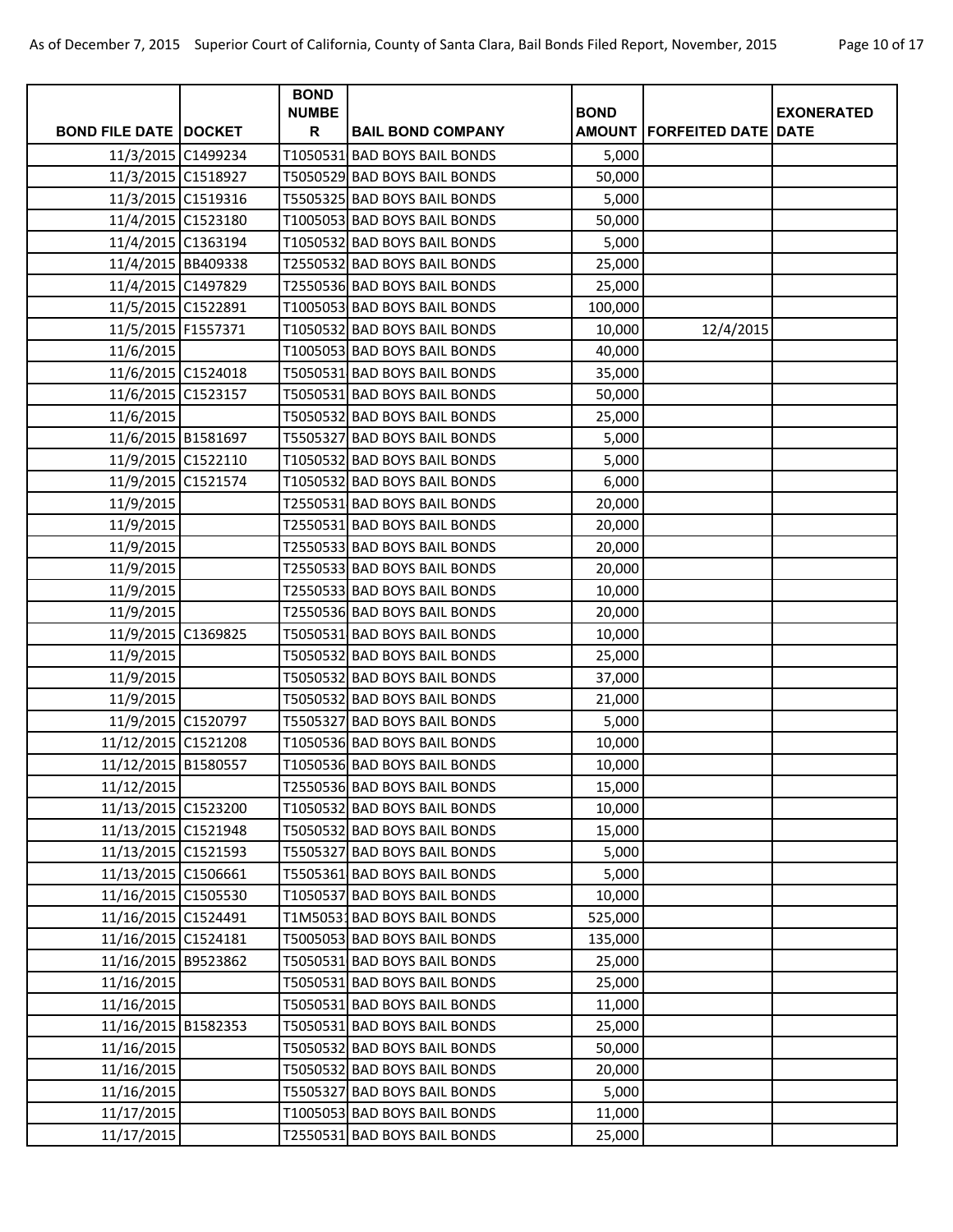|                                |                    | <b>BOND</b><br><b>NUMBE</b> |                                  | <b>BOND</b> |                                       |                   |
|--------------------------------|--------------------|-----------------------------|----------------------------------|-------------|---------------------------------------|-------------------|
| <b>BOND FILE DATE   DOCKET</b> |                    | $\mathsf{R}$                | <b>BAIL BOND COMPANY</b>         |             | <b>AMOUNT   FORFEITED DATE   DATE</b> | <b>EXONERATED</b> |
| 11/17/2015                     |                    |                             | T2550536 BAD BOYS BAIL BONDS     | 12,000      |                                       |                   |
| 11/17/2015                     |                    |                             | T2550537 BAD BOYS BAIL BONDS     | 16,000      |                                       |                   |
| 11/17/2015 C1518884            |                    |                             | T2550537 BAD BOYS BAIL BONDS     | 17,000      |                                       |                   |
| 11/19/2015 C1522722            |                    |                             | T1050536 BAD BOYS BAIL BONDS     | 7,500       |                                       |                   |
| 11/19/2015 C1520852            |                    |                             | T1050536 BAD BOYS BAIL BONDS     | 10,000      |                                       |                   |
| 11/19/2015 C1513388            |                    |                             | T2550537 BAD BOYS BAIL BONDS     | 25,000      |                                       |                   |
| 11/19/2015 C1514024            |                    |                             | T2550537 BAD BOYS BAIL BONDS     | 15,000      |                                       |                   |
| 11/19/2015                     |                    |                             | T5050531 BAD BOYS BAIL BONDS     | 50,000      |                                       |                   |
| 11/19/2015 B1583091            |                    |                             | T5050532 BAD BOYS BAIL BONDS     | 25,000      |                                       |                   |
| 11/19/2015 C1400544            |                    |                             | T5505331 BAD BOYS BAIL BONDS     | 5,000       |                                       |                   |
| 11/20/2015 C1521376            |                    |                             | T1050537 BAD BOYS BAIL BONDS     | 10,000      |                                       |                   |
| 11/20/2015                     |                    |                             | T1050537 BAD BOYS BAIL BONDS     | 10,000      |                                       |                   |
| 11/20/2015 C1524699            |                    |                             | T2550531 BAD BOYS BAIL BONDS     | 25,000      |                                       | 12/1/2015         |
| 11/20/2015 C1521817            |                    |                             | T5505368 BAD BOYS BAIL BONDS     | 3,000       | 11/23/2015                            |                   |
| 11/20/2015 B1581919            |                    |                             | T5505368 BAD BOYS BAIL BONDS     | 5,000       | 11/20/2015                            |                   |
| 11/23/2015 C1524426            |                    |                             | T1005051 BAD BOYS BAIL BONDS     | 75,000      |                                       |                   |
| 11/23/2015 C1351205            |                    |                             | T1005053 BAD BOYS BAIL BONDS     | 25,000      |                                       |                   |
| 11/23/2015 C1521912            |                    |                             | T1050536 BAD BOYS BAIL BONDS     | 8,000       |                                       | 11/23/2015        |
| 11/23/2015 C1519461            |                    |                             | T1050537 BAD BOYS BAIL BONDS     | 7,500       |                                       |                   |
| 11/23/2015 C1524974            |                    |                             | T1M50528 BAD BOYS BAIL BONDS     | 130,000     |                                       |                   |
| 11/23/2015                     |                    |                             | T2550536 BAD BOYS BAIL BONDS     | 12,000      |                                       |                   |
| 11/23/2015                     |                    |                             | T2550537 BAD BOYS BAIL BONDS     | 20,000      |                                       |                   |
| 11/23/2015                     |                    |                             | T2550537 BAD BOYS BAIL BONDS     | 20,000      |                                       |                   |
| 11/23/2015                     |                    |                             | T5505368 BAD BOYS BAIL BONDS     | 5,000       |                                       |                   |
| 11/24/2015 B1582474            |                    |                             | T1050533 BAD BOYS BAIL BONDS     | 10,000      |                                       |                   |
| 11/24/2015                     |                    |                             | T1050537 BAD BOYS BAIL BONDS     | 10,000      |                                       |                   |
| 11/24/2015                     |                    |                             | T2505052 BAD BOYS BAIL BONDS     | 120,000     |                                       |                   |
| 11/24/2015 B1576838            |                    |                             | T2550537 BAD BOYS BAIL BONDS     | 20,000      |                                       |                   |
| 11/24/2015 C1509983            |                    |                             | T5050532 BAD BOYS BAIL BONDS     | 25,000      |                                       |                   |
| 11/25/2015                     |                    |                             | T5505325 BAD BOYS BAIL BONDS     | 3,000       |                                       |                   |
| 11/30/2015 C1515945            |                    |                             | T1005052 BAD BOYS BAIL BONDS     | 100,000     |                                       |                   |
| 11/30/2015 C1524474            |                    |                             | T1005053 BAD BOYS BAIL BONDS     | 60,000      |                                       |                   |
| 11/30/2015 C1519962            |                    |                             | T1050531 BAD BOYS BAIL BONDS     | 10,000      |                                       |                   |
| 11/30/2015 C1522400            |                    |                             | T1050531 BAD BOYS BAIL BONDS     | 10,000      |                                       |                   |
| 11/30/2015 C1523491            |                    |                             | T1050536 BAD BOYS BAIL BONDS     | 7,500       |                                       |                   |
| 11/30/2015 C1522399            |                    |                             | T1050536 BAD BOYS BAIL BONDS     | 6,000       |                                       |                   |
| 11/30/2015 C1493251            |                    |                             | T1050536 BAD BOYS BAIL BONDS     | 1,000       |                                       |                   |
| 11/30/2015 C1522386            |                    |                             | T1050536 BAD BOYS BAIL BONDS     | 10,000      |                                       |                   |
| 11/30/2015 C1522260            |                    |                             | T1050537 BAD BOYS BAIL BONDS     | 10,000      |                                       |                   |
| 11/30/2015 C1492216            |                    |                             | T2505053 BAD BOYS BAIL BONDS     | 150,000     |                                       |                   |
| 11/30/2015 C1491575            |                    |                             | T2550536 BAD BOYS BAIL BONDS     | 15,000      |                                       |                   |
| 11/30/2015                     |                    |                             | T2550536 BAD BOYS BAIL BONDS     | 10,000      |                                       |                   |
| 11/30/2015                     |                    |                             | T5050536 BAD BOYS BAIL BONDS     | 30,000      |                                       |                   |
| 11/30/2015 C1521400            |                    |                             | T5505368 BAD BOYS BAIL BONDS     | 5,000       |                                       |                   |
| 11/19/2015 C1511352            |                    |                             | AC008346 BAIL BOND CONNECTION    | 5,000       |                                       |                   |
|                                | 11/2/2015 C1522515 |                             | FCS10015 BAIL HOTLINE BAIL BONDS | 90,000      |                                       |                   |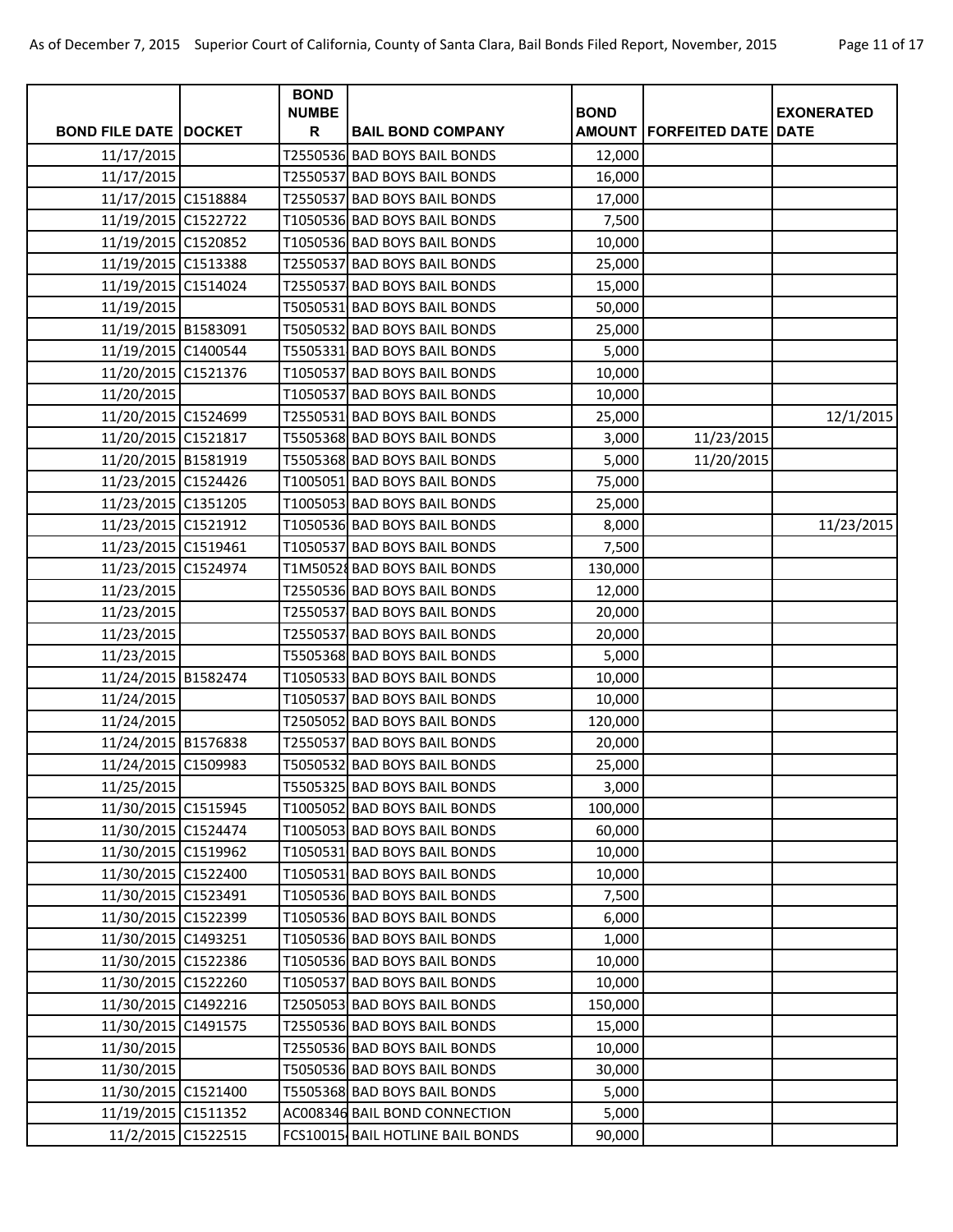|                              | <b>BOND</b><br><b>NUMBE</b> |                                   | <b>BOND</b> |                                   |                   |
|------------------------------|-----------------------------|-----------------------------------|-------------|-----------------------------------|-------------------|
| <b>BOND FILE DATE DOCKET</b> | R                           | <b>BAIL BOND COMPANY</b>          |             | <b>AMOUNT FORFEITED DATE DATE</b> | <b>EXONERATED</b> |
| 11/2/2015                    |                             | FCS10015 BAIL HOTLINE BAIL BONDS  | 75,000      |                                   |                   |
| 11/2/2015 C1520544           |                             | FCS101561 BAIL HOTLINE BAIL BONDS | 5,000       |                                   |                   |
| 11/2/2015                    |                             | FCS101561 BAIL HOTLINE BAIL BONDS | 5,000       |                                   |                   |
| 11/2/2015 C1494437           |                             | FCS25155, BAIL HOTLINE BAIL BONDS | 20,000      |                                   |                   |
| 11/2/2015                    |                             | FCS25155, BAIL HOTLINE BAIL BONDS | 15,000      |                                   |                   |
| 11/3/2015 C1521010           |                             | FCS101561 BAIL HOTLINE BAIL BONDS | 5,000       |                                   | 12/2/2015         |
| 11/3/2015                    |                             | FCS101561 BAIL HOTLINE BAIL BONDS | 10,000      |                                   |                   |
| 11/3/2015 B1475210           |                             | FCS50156 BAIL HOTLINE BAIL BONDS  | 40,000      |                                   |                   |
| 11/4/2015 C1523267           |                             | FCS10015- BAIL HOTLINE BAIL BONDS | 85,000      |                                   |                   |
| 11/4/2015 C1521860           |                             | FCS101561 BAIL HOTLINE BAIL BONDS | 5,000       |                                   |                   |
| 11/4/2015 C1522545           |                             | FCS101561 BAIL HOTLINE BAIL BONDS | 5,000       |                                   |                   |
| 11/4/2015                    |                             | FCS101561 BAIL HOTLINE BAIL BONDS | 10,000      |                                   |                   |
| 11/4/2015 C1515557           |                             | FCS50156 BAIL HOTLINE BAIL BONDS  | 46,000      |                                   |                   |
| 11/5/2015 C1106757           |                             | FCS25155 BAIL HOTLINE BAIL BONDS  | 5,000       |                                   |                   |
| 11/6/2015 C1523713           |                             | AS100136 BAIL HOTLINE BAIL BONDS  | 71,000      |                                   |                   |
| 11/6/2015 C1518673           |                             | AS252470 BAIL HOTLINE BAIL BONDS  | 20,000      |                                   |                   |
| 11/9/2015                    |                             | AS100136 BAIL HOTLINE BAIL BONDS  | 50,000      |                                   |                   |
| 11/9/2015 C1510411           |                             | AS154382 BAIL HOTLINE BAIL BONDS  | 15,000      |                                   |                   |
| 11/9/2015                    |                             | AS154382 BAIL HOTLINE BAIL BONDS  | 10,000      |                                   |                   |
| 11/9/2015                    |                             | AS252468 BAIL HOTLINE BAIL BONDS  | 25,000      |                                   |                   |
| 11/9/2015                    |                             | AS252470 BAIL HOTLINE BAIL BONDS  | 25,000      |                                   |                   |
| 11/9/2015 C1518856           |                             | FCS10015 BAIL HOTLINE BAIL BONDS  | 60,000      |                                   |                   |
| 11/9/2015 C1520421           |                             | FCS101561 BAIL HOTLINE BAIL BONDS | 10,000      |                                   |                   |
| 11/9/2015 C1518907           |                             | FCS101561 BAIL HOTLINE BAIL BONDS | 5,000       |                                   |                   |
| 11/9/2015 C1521379           |                             | FCS101561 BAIL HOTLINE BAIL BONDS | 6,000       |                                   |                   |
| 11/9/2015 C1518505           |                             | FCS101561 BAIL HOTLINE BAIL BONDS | 10,000      |                                   |                   |
| 11/9/2015 C1502481           |                             | FCS25155 BAIL HOTLINE BAIL BONDS  | 12,000      |                                   |                   |
| 11/9/2015 C1504400           |                             | FCS25155 BAIL HOTLINE BAIL BONDS  | 20,000      |                                   |                   |
| 11/9/2015 C1514385           |                             | FCS25155 BAIL HOTLINE BAIL BONDS  | 12,000      |                                   |                   |
| 11/12/2015                   |                             | AS154382 BAIL HOTLINE BAIL BONDS  | 10,000      |                                   |                   |
| 11/12/2015                   |                             | AS154382 BAIL HOTLINE BAIL BONDS  | 15,000      |                                   |                   |
| 11/12/2015 F1555702          |                             | AS154391 BAIL HOTLINE BAIL BONDS  | 15,000      |                                   |                   |
| 11/12/2015                   |                             | AS252438 BAIL HOTLINE BAIL BONDS  | 25,000      |                                   |                   |
| 11/12/2015 B1476214          |                             | AS501834 BAIL HOTLINE BAIL BONDS  | 40,000      |                                   |                   |
| 11/12/2015 C1482484          |                             | AS501834 BAIL HOTLINE BAIL BONDS  | 40,000      |                                   |                   |
| 11/13/2015 C1235888          |                             | FCS101561 BAIL HOTLINE BAIL BONDS | 5,000       |                                   |                   |
| 11/16/2015                   |                             | AS252438 BAIL HOTLINE BAIL BONDS  | 25,000      |                                   |                   |
| 11/16/2015                   |                             | AS252468 BAIL HOTLINE BAIL BONDS  | 21,250      |                                   |                   |
| 11/16/2015 B1581269          |                             | FCS25155- BAIL HOTLINE BAIL BONDS | 20,000      |                                   |                   |
| 11/16/2015 B1580769          |                             | FCS50156 BAIL HOTLINE BAIL BONDS  | 30,000      |                                   |                   |
| 11/17/2015 C1518279          |                             | AS100136 BAIL HOTLINE BAIL BONDS  | 55,000      |                                   |                   |
| 11/17/2015 C1524333          |                             | AS100136 BAIL HOTLINE BAIL BONDS  | 51,000      |                                   |                   |
| 11/17/2015                   |                             | AS101364 BAIL HOTLINE BAIL BONDS  | 65,000      |                                   |                   |
| 11/17/2015 B1582639          |                             | AS154376 BAIL HOTLINE BAIL BONDS  | 6,000       |                                   |                   |
| 11/17/2015 B1581269          |                             | AS252470 BAIL HOTLINE BAIL BONDS  | 20,000      |                                   |                   |
| 11/17/2015 F1557390          |                             | AS510656 BAIL HOTLINE BAIL BONDS  | 5,000       |                                   |                   |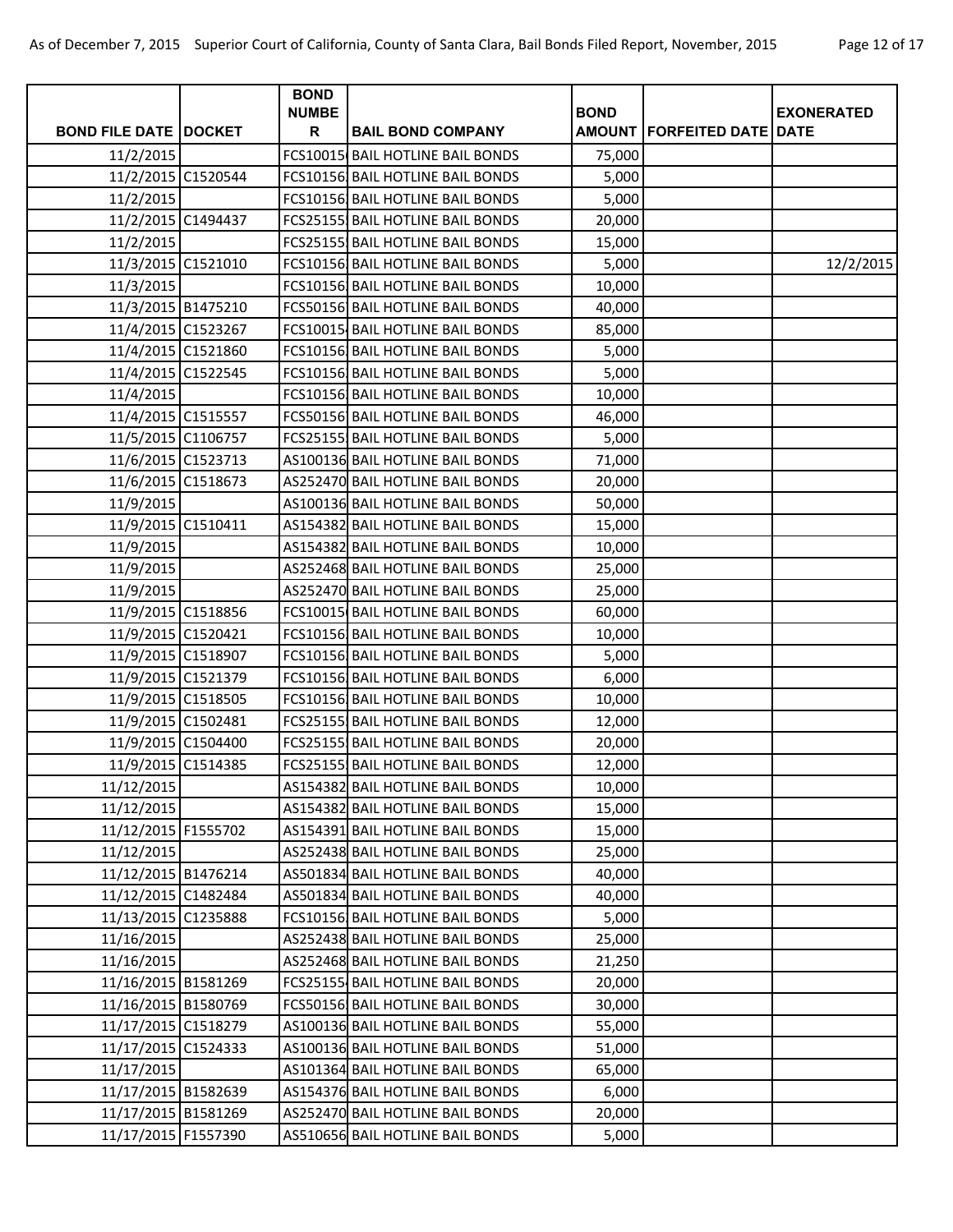|                              | <b>BOND</b><br><b>NUMBE</b> |                                   |             |                                |                   |
|------------------------------|-----------------------------|-----------------------------------|-------------|--------------------------------|-------------------|
| <b>BOND FILE DATE DOCKET</b> | R                           | <b>BAIL BOND COMPANY</b>          | <b>BOND</b> | AMOUNT   FORFEITED DATE   DATE | <b>EXONERATED</b> |
| 11/18/2015 CC247278          |                             | AS154382 BAIL HOTLINE BAIL BONDS  | 10,000      |                                |                   |
| 11/18/2015 C1524413          |                             | AS154382 BAIL HOTLINE BAIL BONDS  | 15,000      |                                |                   |
| 11/18/2015 C1523254          |                             | AS250115 BAIL HOTLINE BAIL BONDS  | 150,000     |                                |                   |
| 11/18/2015                   |                             | AS252468 BAIL HOTLINE BAIL BONDS  | 22,000      |                                |                   |
| 11/19/2015 C1523704          |                             | AS100136 BAIL HOTLINE BAIL BONDS  | 75,000      |                                |                   |
| 11/19/2015 B1581141          |                             | AS150115 BAIL HOTLINE BAIL BONDS  | 150,000     |                                |                   |
| 11/19/2015 C1509829          |                             | AS252468 BAIL HOTLINE BAIL BONDS  | 25,000      |                                |                   |
| 11/19/2015 B1582493          |                             | AS252468 BAIL HOTLINE BAIL BONDS  | 25,000      |                                |                   |
| 11/19/2015                   |                             | AS252468 BAIL HOTLINE BAIL BONDS  | 25,000      |                                |                   |
| 11/19/2015 C1512388          |                             | AS501839 BAIL HOTLINE BAIL BONDS  | 40,000      |                                |                   |
| 11/19/2015 C1521075          |                             | AS510594 BAIL HOTLINE BAIL BONDS  | 5,000       |                                |                   |
| 11/19/2015 C1511538          |                             | AS510656 BAIL HOTLINE BAIL BONDS  | 5,000       |                                |                   |
| 11/19/2015                   |                             | AS510656 BAIL HOTLINE BAIL BONDS  | 5,000       |                                |                   |
| 11/20/2015                   |                             | AS154382 BAIL HOTLINE BAIL BONDS  | 10,000      |                                |                   |
| 11/20/2015 C1520301          |                             | AS154401 BAIL HOTLINE BAIL BONDS  | 10,000      |                                |                   |
| 11/20/2015                   |                             | AS252468 BAIL HOTLINE BAIL BONDS  | 11,000      |                                |                   |
| 11/20/2015 F1556581          |                             | AS501842 BAIL HOTLINE BAIL BONDS  | 50,000      |                                |                   |
| 11/20/2015 C1522213          |                             | AS510656 BAIL HOTLINE BAIL BONDS  | 5,000       |                                |                   |
| 11/20/2015 C1507268          |                             | FCS25015 BAIL HOTLINE BAIL BONDS  | 200,000     |                                |                   |
| 11/23/2015 C1520412          |                             | AS100137 BAIL HOTLINE BAIL BONDS  | 100,000     |                                |                   |
| 11/23/2015 C1474545          |                             | AS154376 BAIL HOTLINE BAIL BONDS  | 8,000       |                                |                   |
| 11/23/2015 C1524744          |                             | AS154382 BAIL HOTLINE BAIL BONDS  | 6,000       |                                |                   |
| 11/23/2015 C1521669          |                             | AS252468 BAIL HOTLINE BAIL BONDS  | 15,000      |                                |                   |
| 11/23/2015 C1524200          |                             | AS501842 BAIL HOTLINE BAIL BONDS  | 50,000      |                                |                   |
| 11/24/2015 F1557825          |                             | AS100136 BAIL HOTLINE BAIL BONDS  | 60,000      |                                |                   |
| 11/24/2015                   |                             | AS154382 BAIL HOTLINE BAIL BONDS  | 10,000      |                                |                   |
| 11/24/2015 B1577973          |                             | AS252461 BAIL HOTLINE BAIL BONDS  | 10,000      |                                |                   |
| 11/24/2015 B1581385          |                             | AS252468 BAIL HOTLINE BAIL BONDS  | 20,000      |                                |                   |
| 11/24/2015                   |                             | AS252468 BAIL HOTLINE BAIL BONDS  | 25,000      |                                |                   |
| 11/24/2015                   |                             | AS252468 BAIL HOTLINE BAIL BONDS  | 20,000      |                                |                   |
| 11/24/2015                   |                             | AS252468 BAIL HOTLINE BAIL BONDS  | 21,000      |                                |                   |
| 11/24/2015                   |                             | AS501842 BAIL HOTLINE BAIL BONDS  | 50,000      |                                |                   |
| 11/24/2015                   |                             | AS501842 BAIL HOTLINE BAIL BONDS  | 50,000      |                                |                   |
| 11/24/2015                   |                             | AS501842 BAIL HOTLINE BAIL BONDS  | 50,000      |                                |                   |
| 11/24/2015                   |                             | AS510666 BAIL HOTLINE BAIL BONDS  | 5,000       |                                |                   |
| 11/25/2015                   |                             | AS154456 BAIL HOTLINE BAIL BONDS  | 10,000      |                                |                   |
| 11/25/2015                   |                             | AS252468 BAIL HOTLINE BAIL BONDS  | 25,000      |                                |                   |
| 11/25/2015 C1513180          |                             | AS510656 BAIL HOTLINE BAIL BONDS  | 5,000       |                                |                   |
| 11/25/2015 F1557309          |                             | FCS500151 BAIL HOTLINE BAIL BONDS | 365,000     |                                |                   |
| 11/30/2015 C1518797          |                             | AS100137 BAIL HOTLINE BAIL BONDS  | 100,000     |                                |                   |
| 11/30/2015                   |                             | AS154382 BAIL HOTLINE BAIL BONDS  | 10,000      |                                |                   |
| 11/30/2015 C1522405          |                             | AS154454 BAIL HOTLINE BAIL BONDS  | 10,000      |                                |                   |
| 11/30/2015 C1524716          |                             | AS154454 BAIL HOTLINE BAIL BONDS  | 15,000      |                                |                   |
| 11/30/2015                   |                             | AS252470 BAIL HOTLINE BAIL BONDS  | 25,000      |                                |                   |
| 11/30/2015 C1509256          |                             | AS501842 BAIL HOTLINE BAIL BONDS  | 20,000      |                                |                   |
| 11/30/2015                   |                             | AS501842 BAIL HOTLINE BAIL BONDS  | 40,000      |                                |                   |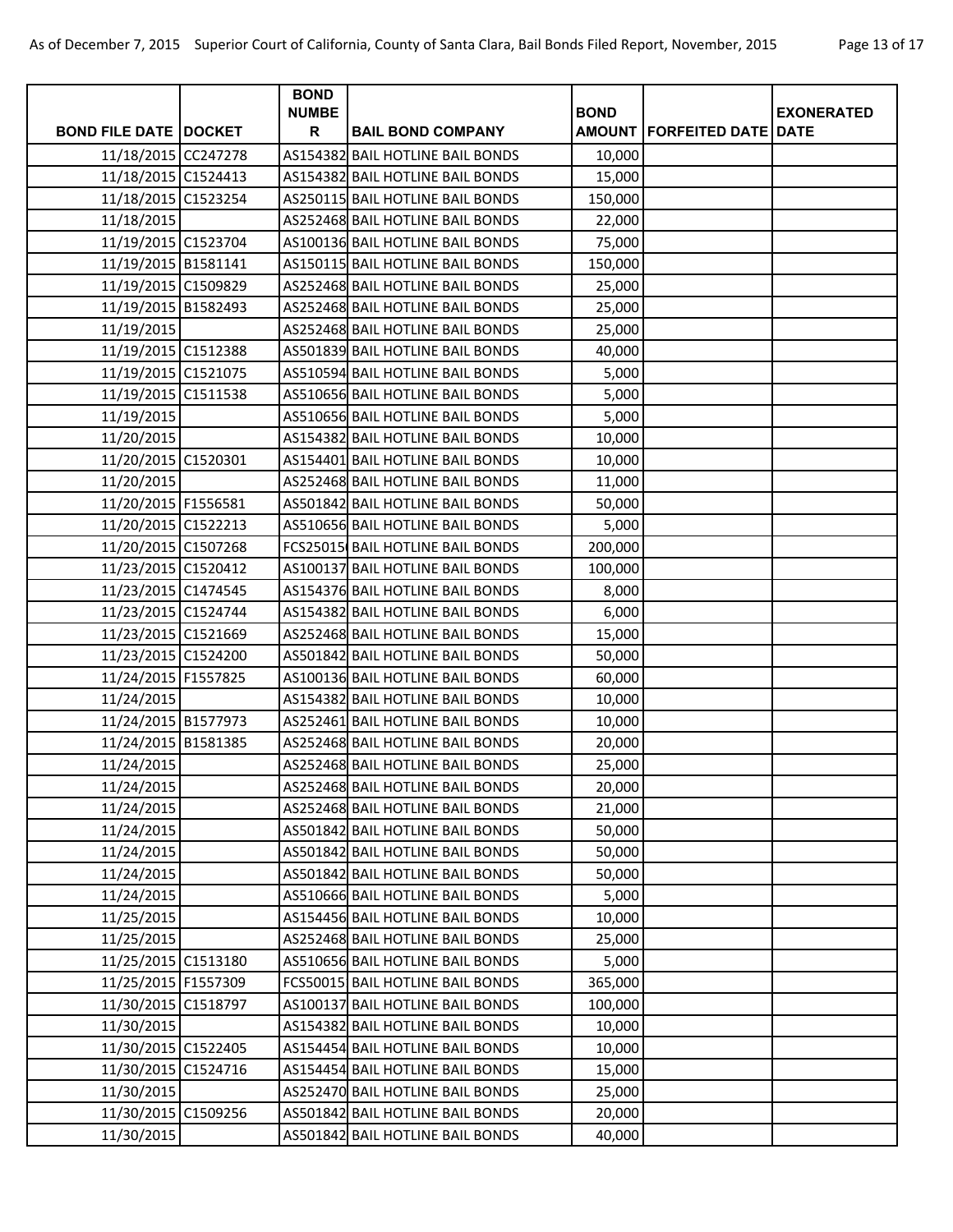| <b>BOND FILE DATE   DOCKET</b>    |                    | <b>BOND</b><br><b>NUMBE</b><br>$\mathsf{R}$ | <b>BAIL BOND COMPANY</b>                                             | <b>BOND</b>      | <b>AMOUNT FORFEITED DATE DATE</b> | <b>EXONERATED</b> |
|-----------------------------------|--------------------|---------------------------------------------|----------------------------------------------------------------------|------------------|-----------------------------------|-------------------|
|                                   |                    | 5.27E+09                                    |                                                                      |                  |                                   |                   |
| 11/2/2015<br>11/3/2015 B1579191   |                    |                                             | <b>BODYGUARD BAIL BONDS</b><br>5.55E+09 BODYGUARD BAIL BONDS         | 15,000<br>20,000 |                                   |                   |
| 11/3/2015                         |                    |                                             | 5.55E+09 BODYGUARD BAIL BONDS                                        | 15,000           |                                   |                   |
|                                   |                    |                                             | 5.11E+09 BODYGUARD BAIL BONDS                                        |                  |                                   |                   |
| 11/13/2015<br>11/13/2015 C1521934 |                    |                                             | 5.8E+09 BODYGUARD BAIL BONDS                                         | 5,000<br>5,000   |                                   |                   |
| 11/16/2015                        |                    |                                             | 5.11E+09 BODYGUARD BAIL BONDS                                        | 10,000           |                                   |                   |
| 11/25/2015 C1524715               |                    |                                             | 5.15E+09 BODYGUARD BAIL BONDS                                        |                  |                                   |                   |
| 11/30/2015                        |                    |                                             | 5.27E+09 BODYGUARD BAIL BONDS                                        | 60,000<br>25,000 |                                   |                   |
| 11/9/2015 C1522540                |                    |                                             | AF008092 BRANDON BERRY BAIL BONDS                                    | 85,000           |                                   | 12/1/2015         |
| 11/9/2015 C1484554                |                    |                                             | T2550527 CASTLE BAIL BONDS                                           | 25,000           |                                   | 11/19/2015        |
| 11/17/2015 C1491950               |                    |                                             | AS50K594 COOPER BAIL BONDS                                           | 5,000            |                                   |                   |
| 11/16/2015                        |                    |                                             | 2015FF000 ED MUMBERT BAIL BONDS                                      | 136,000          |                                   |                   |
| 11/6/2015                         |                    |                                             | 5.11E+09 EIGHT BALL BAIL BONDS                                       | 100,000          |                                   |                   |
| 11/19/2015 F1453614               |                    |                                             | 5.11E+09 EIGHT BALL BAIL BONDS                                       | 10,000           |                                   |                   |
| 11/19/2015 F1555226               |                    |                                             | 5.11E+09 EIGHT BALL BAIL BONDS                                       | 10,000           |                                   |                   |
| 11/5/2015                         |                    |                                             | AS510588 GABRIEL IBARRA BAIL BONDS                                   | 5,000            |                                   |                   |
| 11/17/2015 B1582126               |                    |                                             | AS252430 GABRIEL IBARRA BAIL BONDS                                   | 25,000           |                                   |                   |
| 11/2/2015                         |                    |                                             | T1005053 GOLDEN STATE BAIL BONDS                                     | 75,000           |                                   |                   |
| 11/2/2015 C1523183                |                    |                                             | T1005053 GOLDEN STATE BAIL BONDS                                     |                  |                                   |                   |
| 11/17/2015 B1368123               |                    |                                             |                                                                      | 60,000<br>15,000 |                                   |                   |
| 11/17/2015 F1557321               |                    |                                             | T1550523 GOLDEN STATE BAIL BONDS<br>T2550530 GOLDEN STATE BAIL BONDS | 20,000           |                                   |                   |
| 11/19/2015 B1583159               |                    |                                             | T5050524 GOLDEN STATE BAIL BONDS                                     |                  |                                   |                   |
|                                   |                    |                                             | T5050524 GOLDEN STATE BAIL BONDS                                     | 22,000           |                                   |                   |
| 11/19/2015<br>11/20/2015          |                    |                                             | T1550524 GOLDEN STATE BAIL BONDS                                     | 16,000<br>10,000 |                                   |                   |
|                                   |                    |                                             | T2550530 GOLDEN STATE BAIL BONDS                                     |                  |                                   |                   |
| 11/23/2015<br>11/24/2015 C1520156 |                    |                                             | T2550530 GOLDEN STATE BAIL BONDS                                     | 25,000           |                                   |                   |
| 11/24/2015 C1491426               |                    |                                             | T2550537 GOLDEN STATE BAIL BONDS                                     | 25,000<br>5,000  |                                   |                   |
|                                   |                    |                                             | T1005053 GOLDEN STATE BAIL BONDS                                     |                  |                                   |                   |
| 11/25/2015 F1555212               |                    |                                             |                                                                      | 50,000           | 11/25/2015                        |                   |
| 11/25/2015<br>11/30/2015 C1522256 |                    |                                             | T1505051 GOLDEN STATE BAIL BONDS<br>T1050536 GOLDEN STATE BAIL BONDS | 25,000<br>10,000 |                                   |                   |
|                                   |                    |                                             |                                                                      |                  |                                   |                   |
| 11/30/2015 C1496079               |                    |                                             | A7229435 HERMAN FAMILY HHA 34<br>5.8E+09 JAG BAIL BONDS, INC         | 5,000            |                                   |                   |
| 11/12/2015<br>11/19/2015          |                    |                                             |                                                                      | 5,000            |                                   |                   |
|                                   |                    |                                             | 5.27E+09 JAG BAIL BONDS, INC                                         | 25,000           |                                   |                   |
| 11/24/2015                        |                    |                                             | 5.27E+09 JAG BAIL BONDS, INC                                         | 25,000           |                                   |                   |
| 11/30/2015<br>11/3/2015 C1366744  |                    |                                             | IS50K1088 JAKE'S BAIL BONDS                                          | 50,000           |                                   |                   |
|                                   |                    |                                             | S2602403 LATINO BAIL BONDS                                           | 25,000           |                                   | 12/1/2015         |
| 11/16/2015                        |                    |                                             | S2602405 LATINO BAIL BONDS                                           | 25,000           |                                   |                   |
| 11/16/2015                        |                    |                                             | S5102384 LATINO BAIL BONDS                                           | 30,000           |                                   |                   |
| 11/17/2015                        |                    |                                             | S2602405 LATINO BAIL BONDS                                           | 25,000           |                                   |                   |
| 11/2/2015 C1229586                |                    |                                             | 5.15E+09 LE BAIL BONDS                                               | 75,000           | 11/9/2015                         |                   |
| 11/2/2015 C1355940                |                    |                                             | 5.15E+09 LE BAIL BONDS                                               | 75,000           | 11/9/2015                         |                   |
|                                   | 11/2/2015 C1520814 |                                             | 5.27E+09 LE BAIL BONDS                                               | 5,000            |                                   |                   |
| 11/2/2015                         |                    |                                             | 5.27E+09 LE BAIL BONDS                                               | 25,000           |                                   |                   |
| 11/3/2015 C1513017                |                    |                                             | 5.27E+09 LE BAIL BONDS                                               | 20,000           |                                   |                   |
|                                   | 11/3/2015 C1521763 |                                             | 5.27E+09 LE BAIL BONDS                                               | 25,000           |                                   |                   |
| 11/3/2015                         |                    |                                             | 5.27E+09 LE BAIL BONDS                                               | 25,000           |                                   |                   |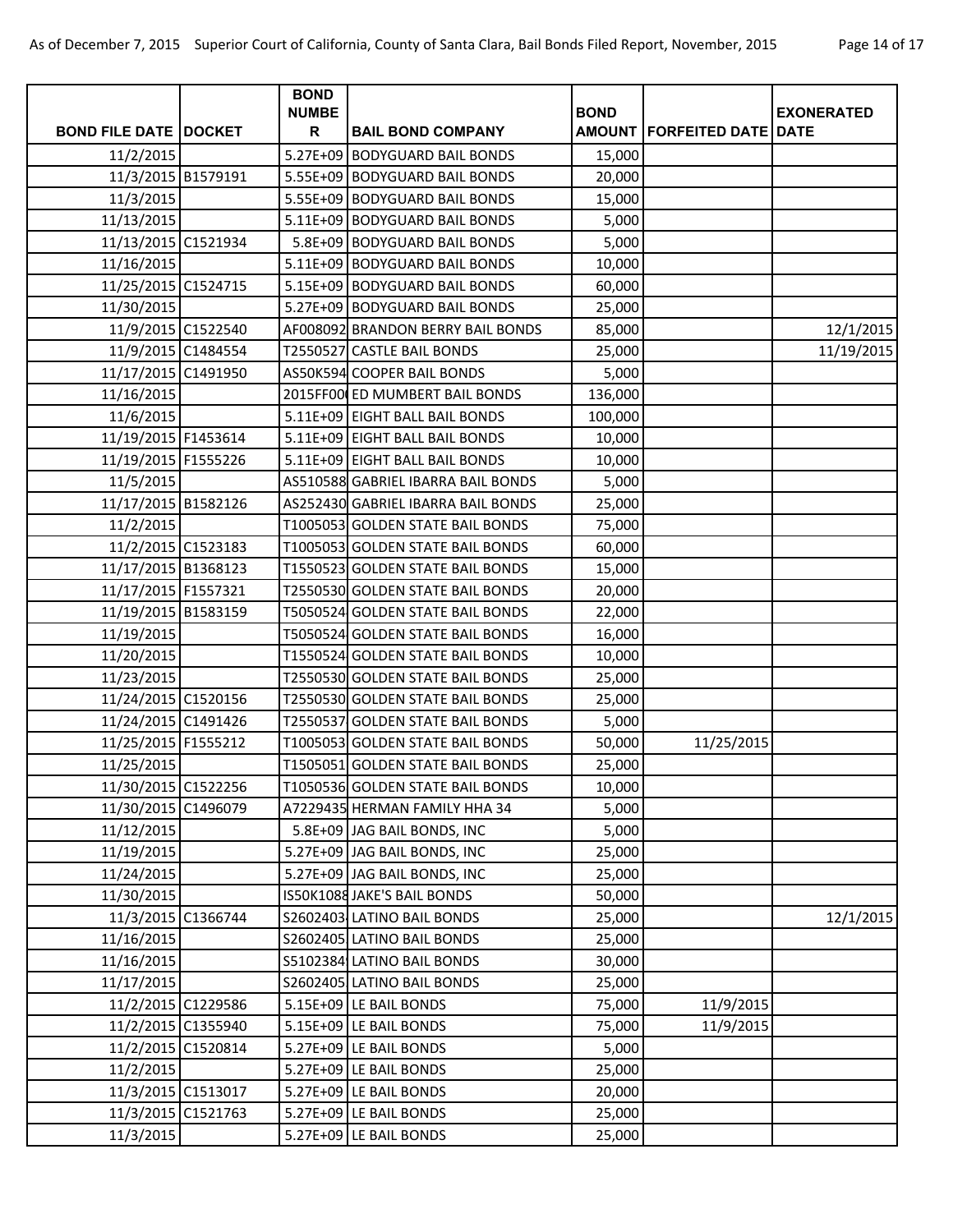|                                | <b>BOND</b>  |                          |             |                                |                   |
|--------------------------------|--------------|--------------------------|-------------|--------------------------------|-------------------|
|                                | <b>NUMBE</b> |                          | <b>BOND</b> |                                | <b>EXONERATED</b> |
| <b>BOND FILE DATE   DOCKET</b> | R            | <b>BAIL BOND COMPANY</b> |             | AMOUNT   FORFEITED DATE   DATE |                   |
| 11/3/2015 C1517182             |              | 5.55E+09 LE BAIL BONDS   | 50,000      |                                |                   |
| 11/5/2015                      |              | 5.27E+09 LE BAIL BONDS   | 25,000      |                                |                   |
| 11/9/2015                      |              | 5.11E+09 LE BAIL BONDS   | 75,000      |                                |                   |
| 11/9/2015                      |              | 5.27E+09 LE BAIL BONDS   | 25,000      |                                |                   |
| 11/9/2015                      |              | 5.55E+09 LE BAIL BONDS   | 50,000      |                                |                   |
| 11/12/2015 C1488300            |              | 5.27E+09 LE BAIL BONDS   | 15,000      |                                |                   |
| 11/12/2015                     |              | 5.27E+09 LE BAIL BONDS   | 20,000      |                                |                   |
| 11/12/2015 C1495180            |              | 5.27E+09 LE BAIL BONDS   | 25,000      |                                |                   |
| 11/12/2015                     |              | 5.55E+09 LE BAIL BONDS   | 36,000      |                                |                   |
| 11/13/2015 C1247565            |              | 5.11E+09 LE BAIL BONDS   | 2,500       |                                |                   |
| 11/13/2015 C1511111            |              | 5.25E+09 LE BAIL BONDS   | 200,000     |                                |                   |
| 11/13/2015 C1509382            |              | 5.55E+09 LE BAIL BONDS   | 35,000      |                                |                   |
| 11/16/2015 C1523789            |              | 5.11E+09 LE BAIL BONDS   | 5,000       |                                |                   |
| 11/16/2015 C1505430            |              | 5.15E+09 LE BAIL BONDS   | 60,000      |                                |                   |
| 11/16/2015                     |              | 5.27E+09 LE BAIL BONDS   | 25,000      |                                |                   |
| 11/19/2015 C1521688            |              | 5.11E+09 LE BAIL BONDS   | 10,000      |                                |                   |
| 11/19/2015 B1577318            |              | 5.11E+09 LE BAIL BONDS   | 10,000      |                                |                   |
| 11/19/2015                     |              | 5.27E+09 LE BAIL BONDS   | 25,000      |                                |                   |
| 11/23/2015                     |              | 5.11E+09 LE BAIL BONDS   | 5,000       |                                |                   |
| 11/23/2015                     |              | 5.27E+09 LE BAIL BONDS   | 25,000      |                                |                   |
| 11/23/2015                     |              | 5.27E+09 LE BAIL BONDS   | 25,000      |                                |                   |
| 11/23/2015                     |              | 5.27E+09 LE BAIL BONDS   | 25,000      |                                |                   |
| 11/23/2015                     |              | 5.55E+09 LE BAIL BONDS   | 35,000      |                                |                   |
| 11/24/2015                     |              | 5.27E+09 LE BAIL BONDS   | 25,000      |                                |                   |
| 11/25/2015                     |              | 5.11E+09 LE BAIL BONDS   | 10,000      |                                |                   |
| 11/25/2015 C1484636            |              | 5.27E+09 LE BAIL BONDS   | 10,000      | 11/25/2015                     |                   |
| 11/30/2015                     |              | 5.27E+09 LE BAIL BONDS   | 25,000      |                                |                   |
| 11/30/2015 B1364731            |              | 5.27E+09 LE BAIL BONDS   | 15,000      |                                |                   |
| 11/30/2015                     |              | 5.27E+09 LE BAIL BONDS   | 25,000      |                                |                   |
| 11/30/2015                     |              | 5.27E+09 LE BAIL BONDS   | 25,000      |                                |                   |
| 11/30/2015                     |              | 5.55E+09 LE BAIL BONDS   | 55,000      |                                |                   |
| 11/30/2015                     |              | 5.55E+09 LE BAIL BONDS   | 45,250      |                                |                   |
| 11/4/2015 C1521576             |              | AS100135 LUNA BAIL BONDS | 5,000       |                                |                   |
| 11/5/2015                      |              | AS154417 LUNA BAIL BONDS | 15,000      |                                |                   |
| 11/9/2015 F1556636             |              | AS154417 LUNA BAIL BONDS | 10,000      |                                |                   |
| 11/9/2015                      |              | AS252430 LUNA BAIL BONDS | 25,000      |                                |                   |
| 11/9/2015                      |              | AS252430 LUNA BAIL BONDS | 20,000      |                                |                   |
| 11/12/2015 C1514437            |              | AS252430 LUNA BAIL BONDS | 20,000      |                                |                   |
| 11/13/2015                     |              | AS154417 LUNA BAIL BONDS | 10,000      |                                |                   |
| 11/16/2015 B1581941            |              | AS501794 LUNA BAIL BONDS | 50,000      |                                |                   |
| 11/18/2015 B1582749            |              | AS252430 LUNA BAIL BONDS | 20,000      |                                |                   |
| 11/19/2015 B1473012            |              | AS501795 LUNA BAIL BONDS | 40,000      |                                |                   |
| 11/20/2015 C1509383            |              | AS115581 LUNA BAIL BONDS | 200,000     |                                |                   |
| 11/23/2015 C1498782            |              | AS100137 LUNA BAIL BONDS | 75,000      |                                |                   |
| 11/23/2015 C1516794            |              | AS154417 LUNA BAIL BONDS | 10,000      |                                |                   |
| 11/23/2015 F1555493            |              | AS154417 LUNA BAIL BONDS | 10,000      |                                |                   |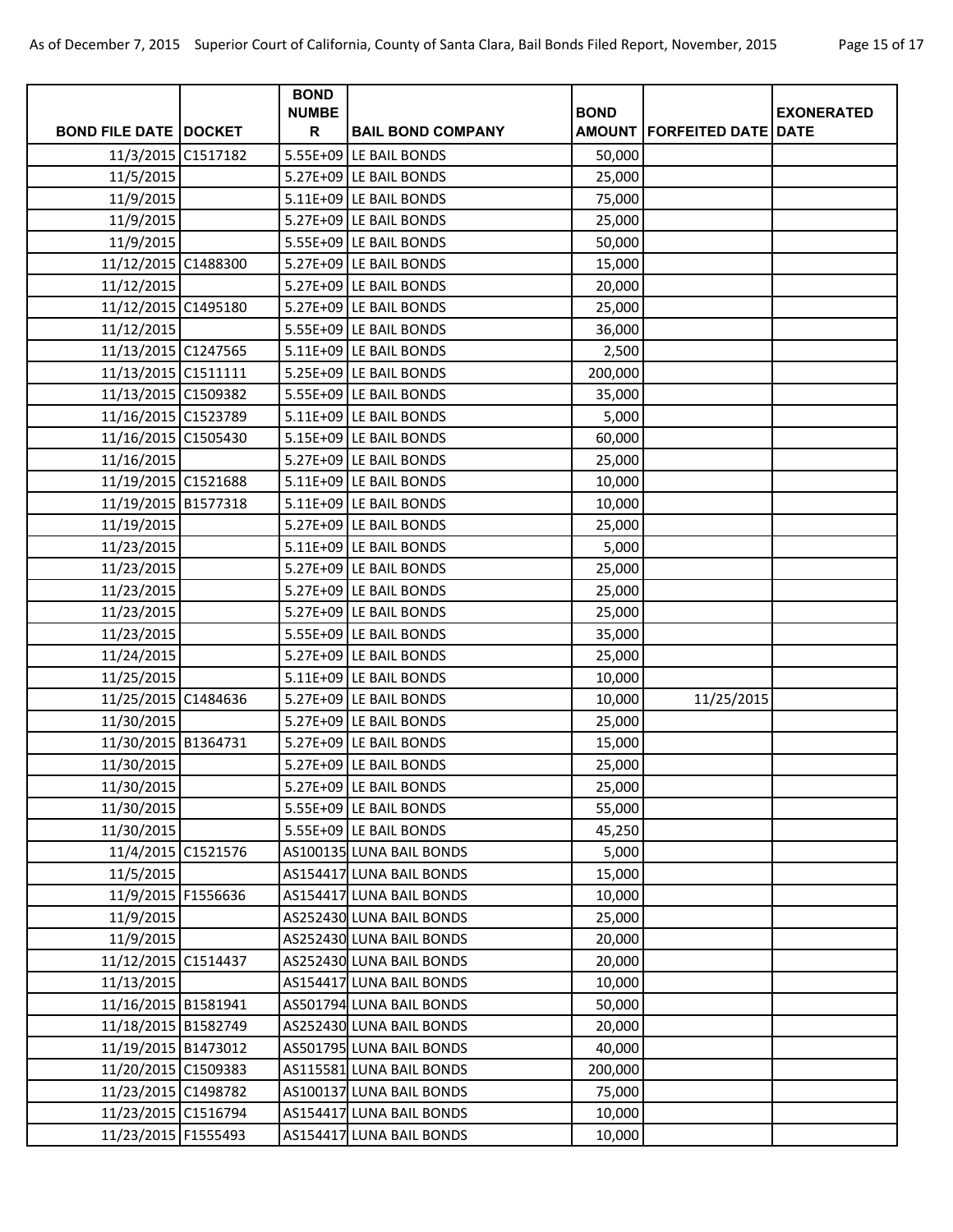|                              | <b>BOND</b>       |                                     |             |                                       |                   |
|------------------------------|-------------------|-------------------------------------|-------------|---------------------------------------|-------------------|
| <b>BOND FILE DATE DOCKET</b> | <b>NUMBE</b><br>R | <b>BAIL BOND COMPANY</b>            | <b>BOND</b> | <b>AMOUNT   FORFEITED DATE   DATE</b> | <b>EXONERATED</b> |
| 11/23/2015 C1515923          |                   | AS154417 LUNA BAIL BONDS            | 10,000      |                                       |                   |
| 11/23/2015 F1554235          |                   | AS154417 LUNA BAIL BONDS            | 10,000      |                                       |                   |
| 11/23/2015 B1578224          |                   | AS252430 LUNA BAIL BONDS            | 25,000      |                                       |                   |
| 11/23/2015 C1522264          |                   | AS252430 LUNA BAIL BONDS            | 21,000      |                                       |                   |
| 11/23/2015                   |                   | AS252430 LUNA BAIL BONDS            | 25,000      |                                       |                   |
| 11/23/2015 C1517605          |                   | AS501795 LUNA BAIL BONDS            | 50,000      |                                       |                   |
| 11/23/2015 C1505261          |                   | AS510675 LUNA BAIL BONDS            | 5,000       |                                       |                   |
| 11/23/2015 C1503835          |                   | AS510675 LUNA BAIL BONDS            | 5,000       |                                       |                   |
| 11/24/2015                   |                   | AS154417 LUNA BAIL BONDS            | 11,000      |                                       |                   |
| 11/24/2015 F1555216          |                   | AS154417 LUNA BAIL BONDS            | 5,000       |                                       |                   |
| 11/30/2015                   |                   | AS501794 LUNA BAIL BONDS            | 35,000      |                                       |                   |
| 11/12/2015                   |                   | IS250K131 METRO ONE, INC            | 150,000     |                                       |                   |
| 11/9/2015 C1521428           |                   | S1010240 OUT NOW BAIL BONDS         | 75,000      |                                       |                   |
| 11/17/2015 B1475259          |                   | S1102402 OUT NOW BAIL BONDS         | 10,000      |                                       |                   |
| 11/17/2015 B1580538          |                   | S2602436 OUT NOW BAIL BONDS         | 25,000      |                                       |                   |
| 11/4/2015                    |                   | 2015EE00 PACIFIC COAST BAIL BONDS   | 15,000      |                                       |                   |
| 11/17/2015 B1583093          |                   | 2015EE00 PACIFIC COAST BAIL BONDS   | 25,000      |                                       |                   |
| 11/19/2015                   |                   | 2015CC02 PACIFIC COAST BAIL BONDS   | 25,000      |                                       |                   |
| 11/24/2015                   |                   | 2015BB03 PACIFIC COAST BAIL BONDS   | 6,000       |                                       |                   |
| 11/24/2015                   |                   | 2015C004 PACIFIC COAST BAIL BONDS   | 26,000      |                                       |                   |
| 11/24/2015                   |                   | 2015CC00 PACIFIC COAST BAIL BONDS   | 26,000      |                                       |                   |
| 11/24/2015 F1451391          |                   | 2015DD01 PACIFIC COAST BAIL BONDS   | 20,000      |                                       |                   |
| 11/24/2015 F1555211          |                   | 2015EE00 PACIFIC COAST BAIL BONDS   | 20,000      |                                       |                   |
| 11/25/2015 F1558052          |                   | 2015DD00 PACIFIC COAST BAIL BONDS   | 50,000      |                                       |                   |
| 11/30/2015 C1507046          |                   | 2015BB03 PACIFIC COAST BAIL BONDS   | 10,000      |                                       |                   |
| 11/30/2015 C1488884          |                   | 2015BB03 PACIFIC COAST BAIL BONDS   | 10,000      |                                       |                   |
| 11/30/2015 C1522387          |                   | 2015CC00 PACIFIC COAST BAIL BONDS   | 10,000      |                                       |                   |
| 11/4/2015                    |                   | 2015BB03 RAMIREZ BAIL BONDS         | 10,000      |                                       |                   |
| 11/9/2015 C1490656           |                   | 2015CC02 RAMIREZ BAIL BONDS         | 15,000      |                                       |                   |
| 11/12/2015                   |                   | 2015DD01 RAMIREZ BAIL BONDS         | 41,000      |                                       |                   |
| 11/16/2015                   |                   | 2015DD01 RAMIREZ BAIL BONDS         | 20,000      |                                       |                   |
| 11/30/2015                   |                   | 2015CC02 RAMIREZ BAIL BONDS         | 12,250      |                                       |                   |
| 11/17/2015 BB514529          |                   | AC008319 REIDY BAIL BONDS           | 10,000      |                                       |                   |
| 11/2/2015 B1582808           |                   | U1520570 SCOTT STEVENSON BAIL BONDS | 15,000      |                                       |                   |
| 11/13/2015 C1514536          |                   | 2015BB03 TAPOUT BAIL BONDS          | 10,000      |                                       |                   |
| 11/13/2015 C1520668          |                   | 2015CC02 TAPOUT BAIL BONDS          | 15,000      |                                       |                   |
| 11/25/2015                   |                   | 2015BB02 TAPOUT BAIL BONDS          | 10,000      |                                       |                   |
| 11/25/2015 F1557411          |                   | 2015BB02 TAPOUT BAIL BONDS          | 5,000       |                                       |                   |
| 11/25/2015 C1524584          |                   | IS100K479 TEDD WALLACE BAIL BONDS   | 75,000      |                                       |                   |
| 11/16/2015                   |                   | AS30K949 THANG VO BAIL BONDS        | 5,000       |                                       |                   |
| 11/5/2015                    |                   | 2015CC01 UNDERDOGG BAIL BONDS       | 25,000      |                                       |                   |
| 11/2/2015                    |                   | A3021470 VU BAIL BONDS              | 17,000      |                                       |                   |
| 11/2/2015                    |                   | AUL21007 VU BAIL BONDS              | 35,000      |                                       |                   |
| 11/4/2015                    |                   | A3021470 VU BAIL BONDS              | 26,000      |                                       |                   |
| 11/9/2015                    |                   | A3021471 VU BAIL BONDS              | 25,000      |                                       |                   |
| 11/9/2015 F1453355           |                   | A7229516 VU BAIL BONDS              | 5,000       |                                       |                   |